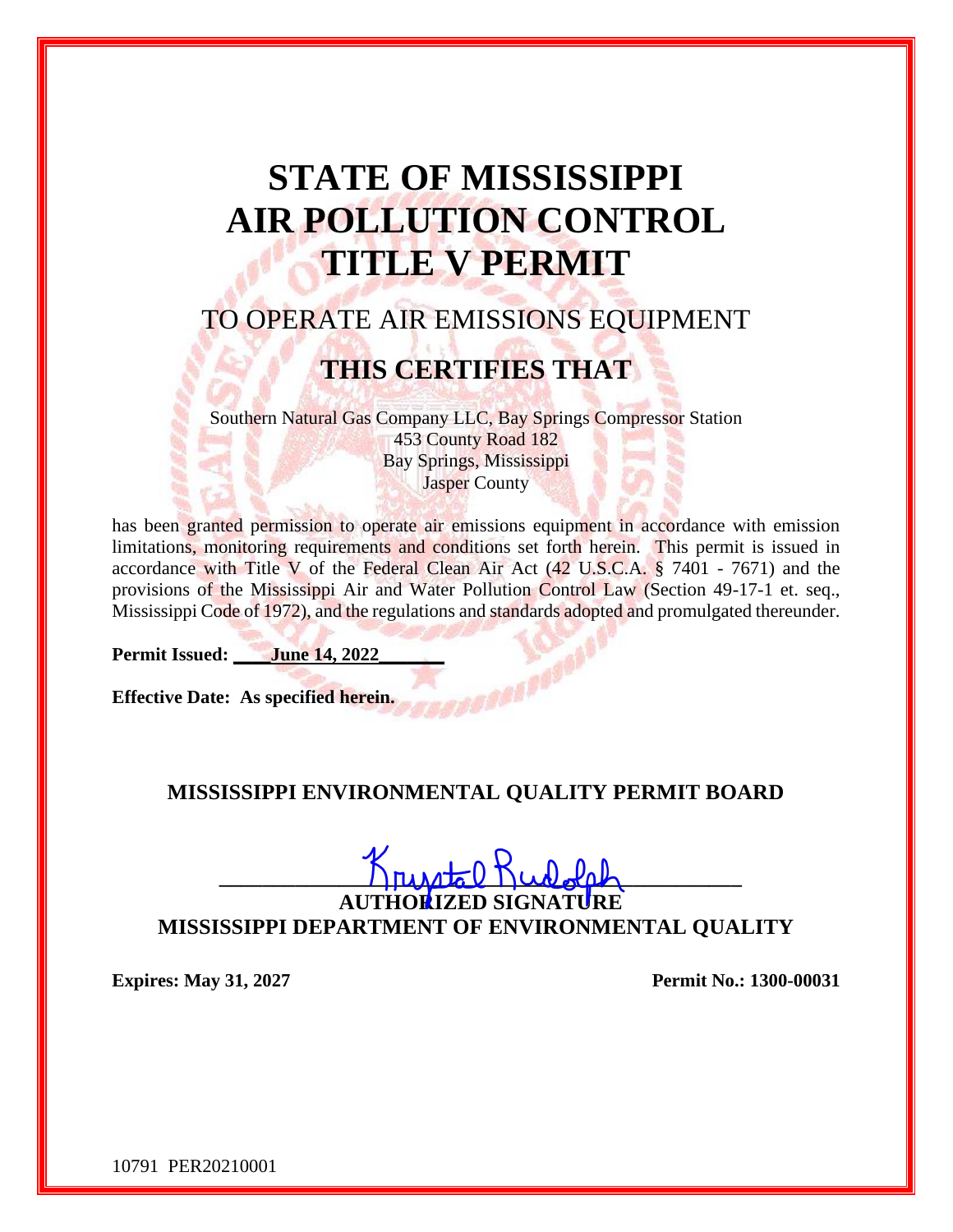## **TABLE OF CONTENTS**

| <b>SECTION 2.</b> |                                                       |  |
|-------------------|-------------------------------------------------------|--|
| <b>SECTION 3.</b> |                                                       |  |
| <b>SECTION 4.</b> |                                                       |  |
| <b>SECTION 5.</b> | MONITORING, RECORDKEEPING & REPORTING REQUIREMENTS 24 |  |
| <b>SECTION 6.</b> |                                                       |  |
|                   |                                                       |  |

#### **APPENDIX A LIST OF ABBREVIATIONS USED IN THIS PERMIT**

#### **APPENDIX B LIST OF REGULATIONS REFERENCED IN THIS PERMIT**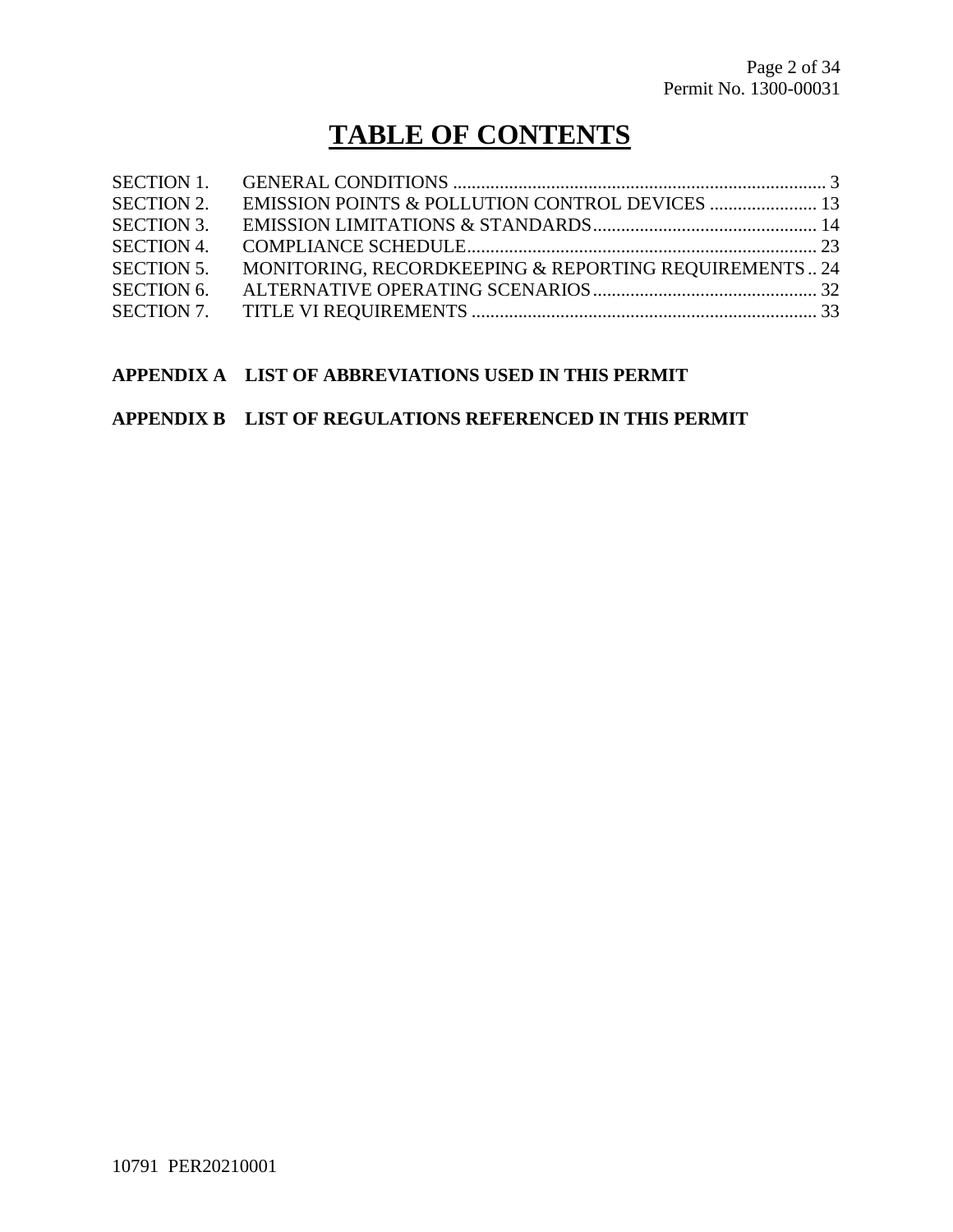#### SECTION 1. GENERAL CONDITIONS

1.1 The permittee must comply with all conditions of this permit. Any permit noncompliance constitutes a violation of the Federal Act and is grounds for enforcement action; for permit termination, revocation and reissuance, or modification; or for denial of a permit renewal application.

(Ref.: 11 Miss. Admin. Code Pt. 2, R. 6.3.A(6)(a).)

1.2 It shall not be a defense for a permittee in an enforcement action that it would have been necessary to halt or reduce the permitted activity in order to maintain compliance with the conditions of this permit.

(Ref.: 11 Miss. Admin. Code Pt. 2, R. 6.3.A(6)(b).)

1.3 This permit and/or any part thereof may be modified, revoked, reopened, and reissued, or terminated for cause. The filing of a request by the permittee for a permit modification, revocation and reissuance, or termination, or of a notification of planned changes or anticipated noncompliance does not stay any permit condition.

(Ref.: 11 Miss. Admin. Code Pt. 2, R. 6.3.A(6)(c).)

- 1.4 Prior to its expiration, this permit may be reopened in accordance with the provisions listed below.
	- (a) This permit shall be reopened and revised under any of the following circumstances:
		- (1) Additional applicable requirements under the Federal Act become applicable to a major Title V source with a remaining permit term of 3 or more years. Such a reopening shall be completed no later than 18 months after promulgation of the applicable requirement. No such reopening is required if the effective date of the requirement is later than the date on which the permit is due to expire, unless the original permit or any of its terms and conditions has been extended.
		- (2) Additional requirements (including excess emissions requirements) become applicable to an affected source under the acid rain program. Upon approval by the Administrator, excess emissions offset plans shall be deemed to be incorporated into the permit.
		- (3) The Permit Board or EPA determines that the permit contains a material mistake or that inaccurate statements were made in establishing the emission standards or other terms or conditions of the permit.
		- (4) The Administrator or the Permit Board determines that the permit must be revised or revoked to assure compliance with the applicable requirements.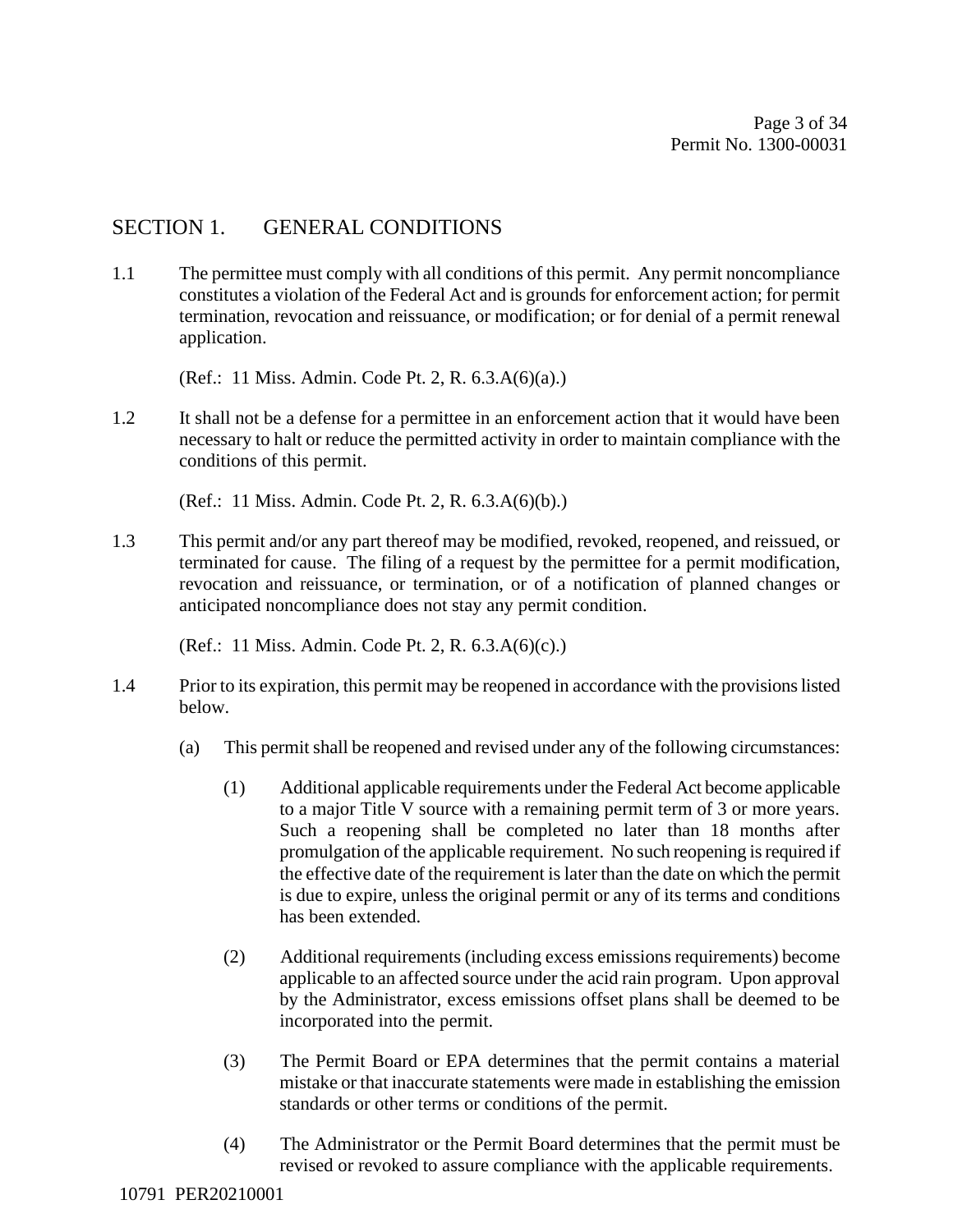- (b) Proceedings to reopen and issue this permit shall follow the same procedures as apply to initial permit issuance and shall only affect those parts of the permit for which cause to reopen exists. Such reopening shall be made as expeditiously as practicable.
- (c) Reopenings shall not be initiated before a notice of such intent is provided to the Title V source by the DEQ at least 30 days in advance of the date that the permit is to be reopened, except that the Permit Board may provide a shorter time period in the case of an emergency.

(Ref.: 11 Miss. Admin. Code Pt. 2, R. 6.4.G.)

1.5 The permittee shall furnish to the DEQ within a reasonable time any information the DEQ may request in writing to determine whether cause exists for modifying, revoking and reissuing, or terminating the permit or to determine compliance with the permit. Upon request, the permittee shall also furnish to the DEQ copies of records required to be kept by the permittee or, for information to be confidential, the permittee shall furnish such records to DEQ along with a claim of confidentiality. The permittee may furnish such records directly to the Administrator along with a claim of confidentiality.

(Ref.: 11 Miss. Admin. Code Pt. 2, R. 6.3.A(6)(e).)

1.6 This permit does not convey any property rights of any sort, or any exclusive privilege.

(Ref.: 11 Miss. Admin. Code Pt. 2, R. 6.3.A(6)(d).)

1.7 The provisions of this permit are severable. If any provision of this permit, or the application of any provision of this permit to any circumstances, is challenged or held invalid, the validity of the remaining permit provisions and/or portions thereof or their application to other persons or sets of circumstances, shall not be affected thereby.

(Ref.: 11 Miss. Admin. Code Pt. 2, R. 6.3.A(5).)

- 1.8 The permittee shall pay to the DEQ an annual permit fee. The amount of fee shall be determined each year based on the provisions of regulated pollutants for fee purposes and the fee schedule specified in the Commission on Environmental Quality's order which shall be issued in accordance with the procedure outlined in Regulation 11 Miss. Admin. Code Pt. 2, Ch. 6.
	- (a) For purposes of fee assessment and collection, the permittee shall elect for actual or allowable emissions to be used in determining the annual quantity of emissions unless the Commission determines by order that the method chosen by the applicant for calculating actual emissions fails to reasonably represent actual emissions. Actual emissions shall be calculated using emission monitoring data or direct emissions measurements for the pollutant(s); mass balance calculations such as the amounts of the pollutant(s) entering and leaving process equipment and where mass balance calculations can be supported by direct measurement of process parameters, such direct measurement data shall be supplied; published emission factors such as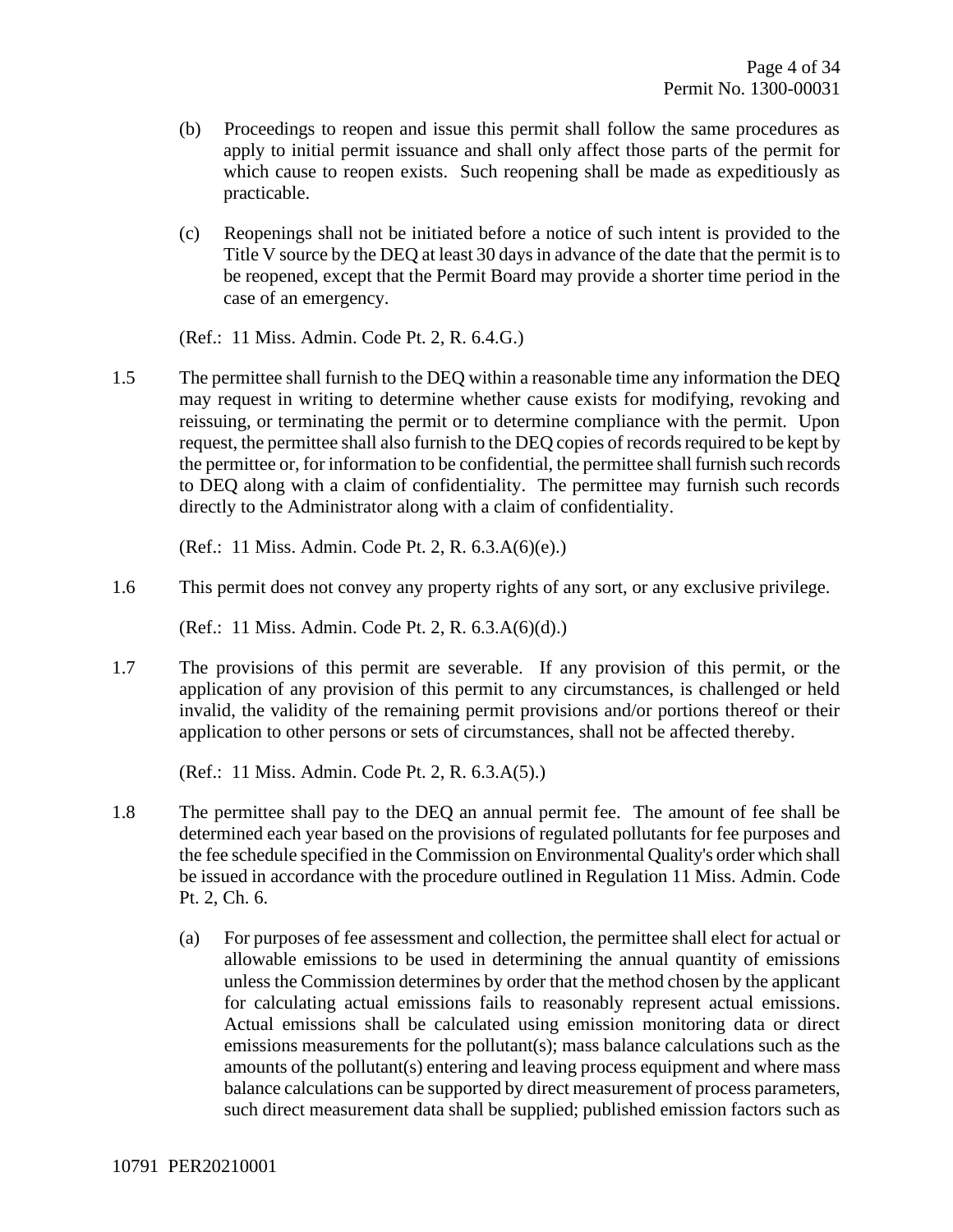those relating release quantities to throughput or equipment type (e.g., air emission factors); or other approaches such as engineering calculations (e.g., estimating volatilization using published mathematical formulas) or best engineering judgments where such judgments are derived from process and/or emission data which supports the estimates of maximum actual emission.

(Ref.: 11 Miss. Admin. Code Pt. 2, R. 6.6.A(2).)

(b) If the Commission determines that there is not sufficient information available on a facility's emissions, the determination of the fee shall be based upon the permitted allowable emissions until such time as an adequate determination of actual emissions is made. Such determination may be made anytime within one year of the submittal of actual emissions data by the permittee.

(Ref.: 11 Miss. Admin. Code Pt. 2, R. 6.6.A(2).)

(c) If at any time within the year the Commission determines that the information submitted by the permittee on actual emissions is insufficient or incorrect, the permittee will be notified of the deficiencies and the adjusted fee schedule. Past due fees from the adjusted fee schedule will be paid on the next scheduled quarterly payment time.

(Ref.: 11 Miss. Admin. Code Pt. 2, R. 6.6.D(2).)

(d) The fee shall be due September 1 of each year. By July 1 of each year, the permittee shall submit an inventory of emissions for the previous year on which the fee is to be assessed. The permittee may elect a quarterly payment method of four (4) equal payments; notification of the election of quarterly payments must be made to the DEQ by the first payment date of September 1. The permittee shall be liable for penalty as prescribed by State Law for failure to pay the fee or quarterly portion thereof by the date due.

(Ref.: 11 Miss. Admin. Code Pt. 2, R. 6.6.D.)

(e) If in disagreement with the calculation or applicability of the Title V permit fee, the permittee may petition the Commission in writing for a hearing in accordance with State Law. Any disputed portion of the fee for which a hearing has been requested will not incur any penalty or interest from and after the receipt by the Commission of the hearing petition.

(Ref.: 11 Miss. Admin. Code Pt. 2, R. 6.6.C.)

1.9 No permit revision shall be required under any approved economic incentives, marketable permits, emissions trading and other similar programs or processes for changes that are provided for in this permit.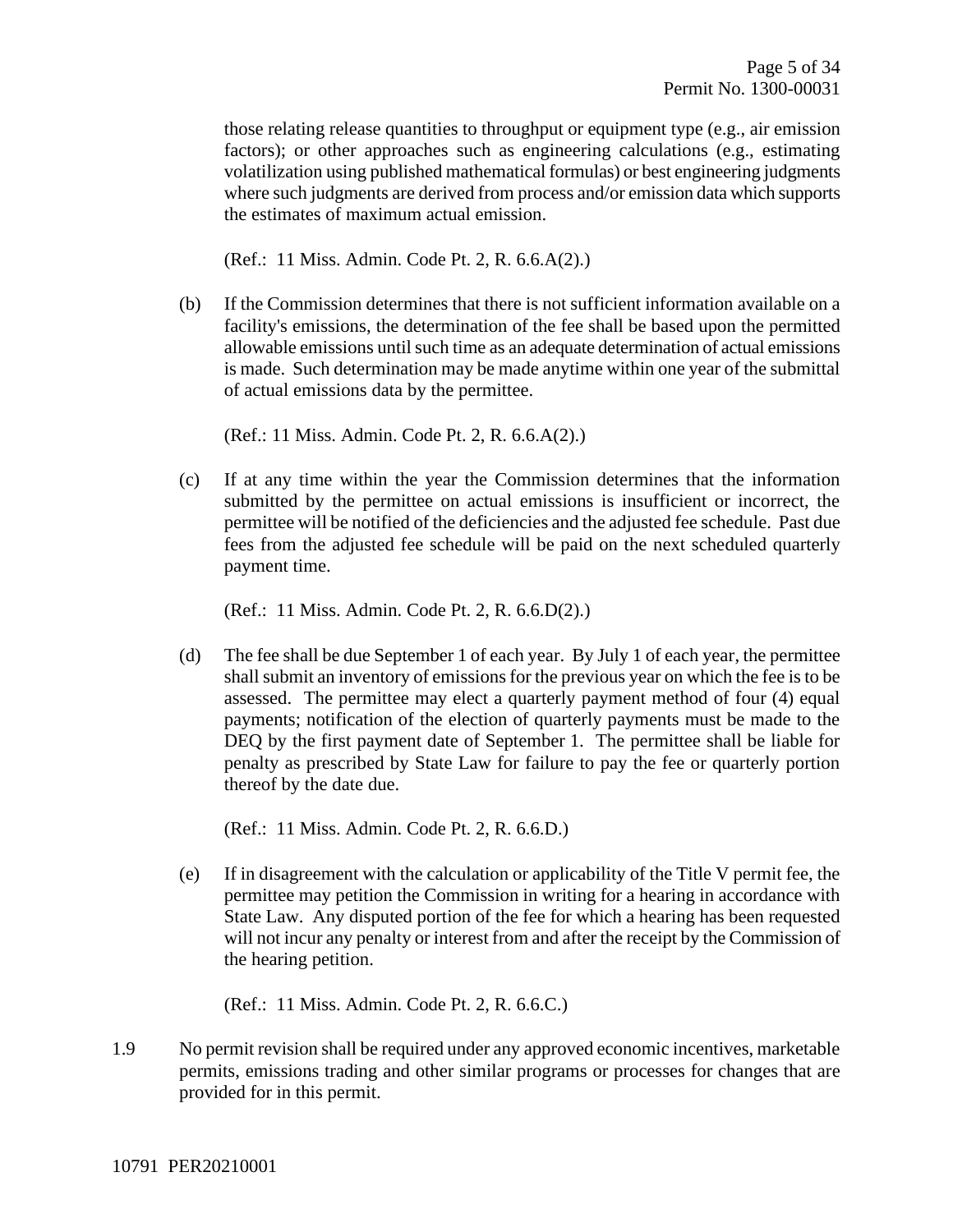(Ref.: 11 Miss. Admin. Code Pt. 2, R. 6.3.A(8).)

1.10 Any document required by this permit to be submitted to the DEQ shall contain a certification by a responsible official that states that, based on information and belief formed after reasonable inquiry, the statements and information in the document are true, accurate, and complete.

(Ref.: 11 Miss. Admin. Code Pt. 2, R. 6.2.E.)

- 1.11 The permittee shall allow the DEQ, or an authorized representative, upon the presentation of credentials and other documents as may be required by law, to perform the following:
	- (a) enter upon the permittee's premises where a Title V source is located or emissionsrelated activity is conducted, or where records must be kept under the conditions of this permit;
	- (b) have access to and copy, at reasonable times, any records that must be kept under the conditions of this permit;
	- (c) inspect at reasonable times any facilities, equipment (including monitoring and air pollution control equipment), practices, or operations regulated or required under the permit; and
	- (d) as authorized by the Federal Act, sample or monitor, at reasonable times, substances or parameters for the purpose of assuring compliance with the permit or applicable requirements.

(Ref.: 11 Miss. Admin. Code Pt. 2, R. 6.3.C(2).)

1.12 Except as otherwise specified or limited herein, the permittee shall have necessary sampling ports and ease of accessibility for any new air pollution control equipment, obtained after May 8, 1970, and vented to the atmosphere.

(Ref.: 11 Miss. Admin. Code Pt. 2, R. 1.3.I(1).)

1.13 Except as otherwise specified or limited herein, the permittee shall provide the necessary sampling ports and ease of accessibility when deemed necessary by the Permit Board for air pollution control equipment that was in existence prior to May 8, 1970.

(Ref.: 11 Miss. Admin. Code Pt. 2, R. 1.3.I(2).)

1.14 Compliance with the conditions of this permit shall be deemed compliance with any applicable requirements as of the date of permit issuance where such applicable requirements are included and are specifically identified in the permit or where the permit contains a determination, or summary thereof, by the Permit Board that requirements specifically identified previously are not applicable to the source.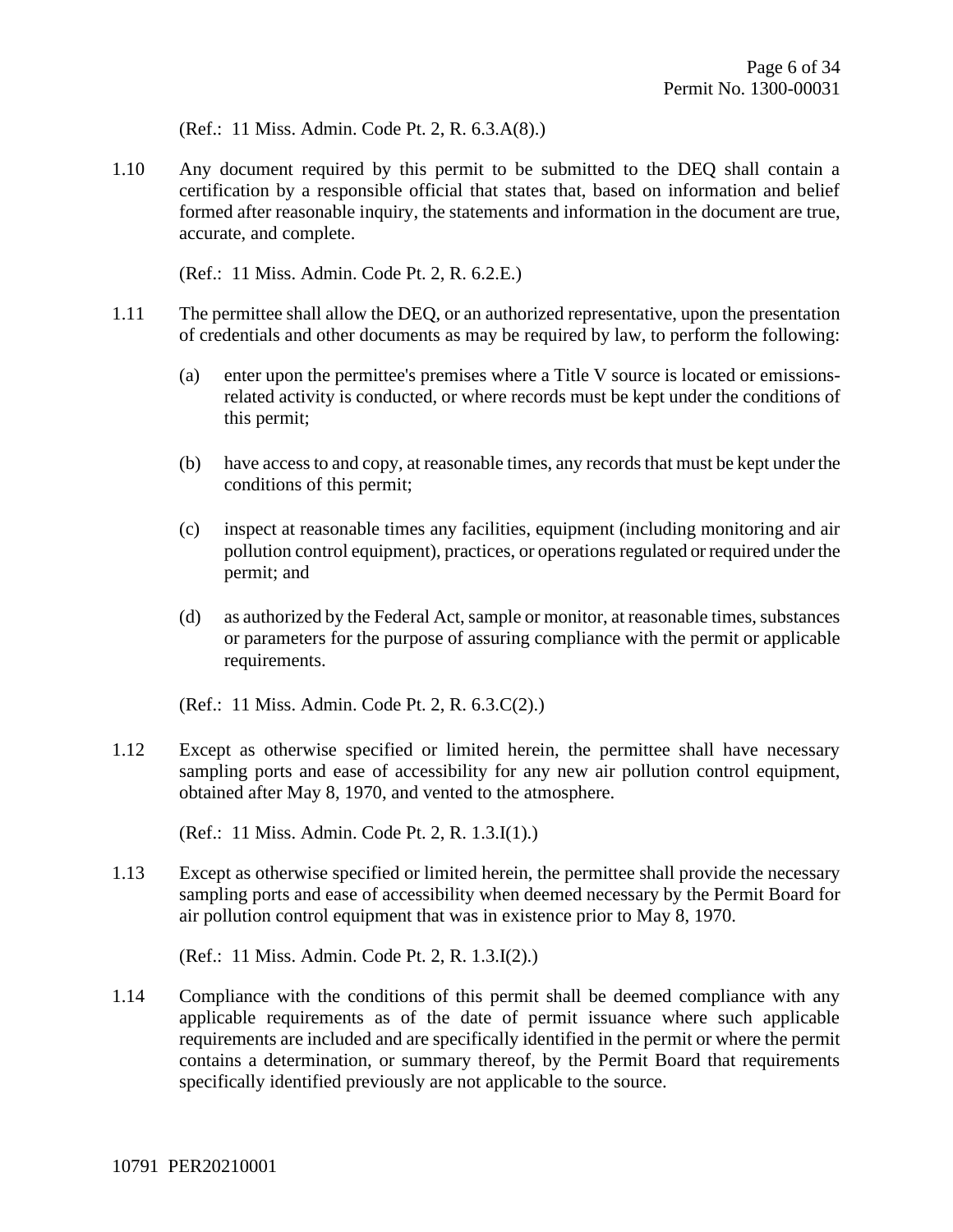(Ref.: 11 Miss. Admin. Code Pt. 2, R. 6.3.F(1).)

- 1.15 Nothing in this permit shall alter or affect the following:
	- (a) the provisions of Section 303 of the Federal Act (emergency orders), including the authority of the Administrator under that section;
	- (b) the liability of an owner or operator of a source for any violation of applicable requirements prior to or at the time of permit issuance;
	- (c) the applicable requirements of the acid rain program, consistent with Section 408(a) of the Federal Act.
	- (d) the ability of EPA to obtain information from a source pursuant to Section 114 of the Federal Act.
	- (Ref.: 11 Miss. Admin. Code Pt. 2, R. 6.3.F(2).)
- 1.16 The permittee shall comply with the requirement to register a Risk Management Plan if permittee's facility is required pursuant to Section 112(r) of the Act to register such a plan.

(Ref.: 11 Miss. Admin. Code Pt. 2, R. 6.3.H.)

1.17 Expiration of this permit terminates the permittee's right to operate unless a timely and complete renewal application has been submitted. A timely application is one which is submitted at least six (6) months prior to expiration of the Title V permit. If the permittee submits a timely and complete application, the failure to have a Title V permit is not a violation of regulations until the Permit Board takes final action on the permit application. This protection shall cease to apply if, subsequent to the completeness determination, the permittee fails to submit by the deadline specified in writing by the DEQ any additional information identified as being needed to process the application.

(Ref.: 11 Miss. Admin. Code Pt. 2, R. 6.4.C(2)., R. 6.4.B., and R. 6.2.A(1)(c).)

- 1.18 The permittee is authorized to make changes within their facility without requiring a permit revision (ref: Section 502(b)(10) of the Act) if:
	- (a) the changes are not modifications under any provision of Title I of the Act;
	- (b) the changes do not exceed the emissions allowable under this permit;
	- (c) the permittee provides the Administrator and the Department with written notification in advance of the proposed changes (at least seven (7) days, or such other time frame as provided in other regulations for emergencies) and the notification includes: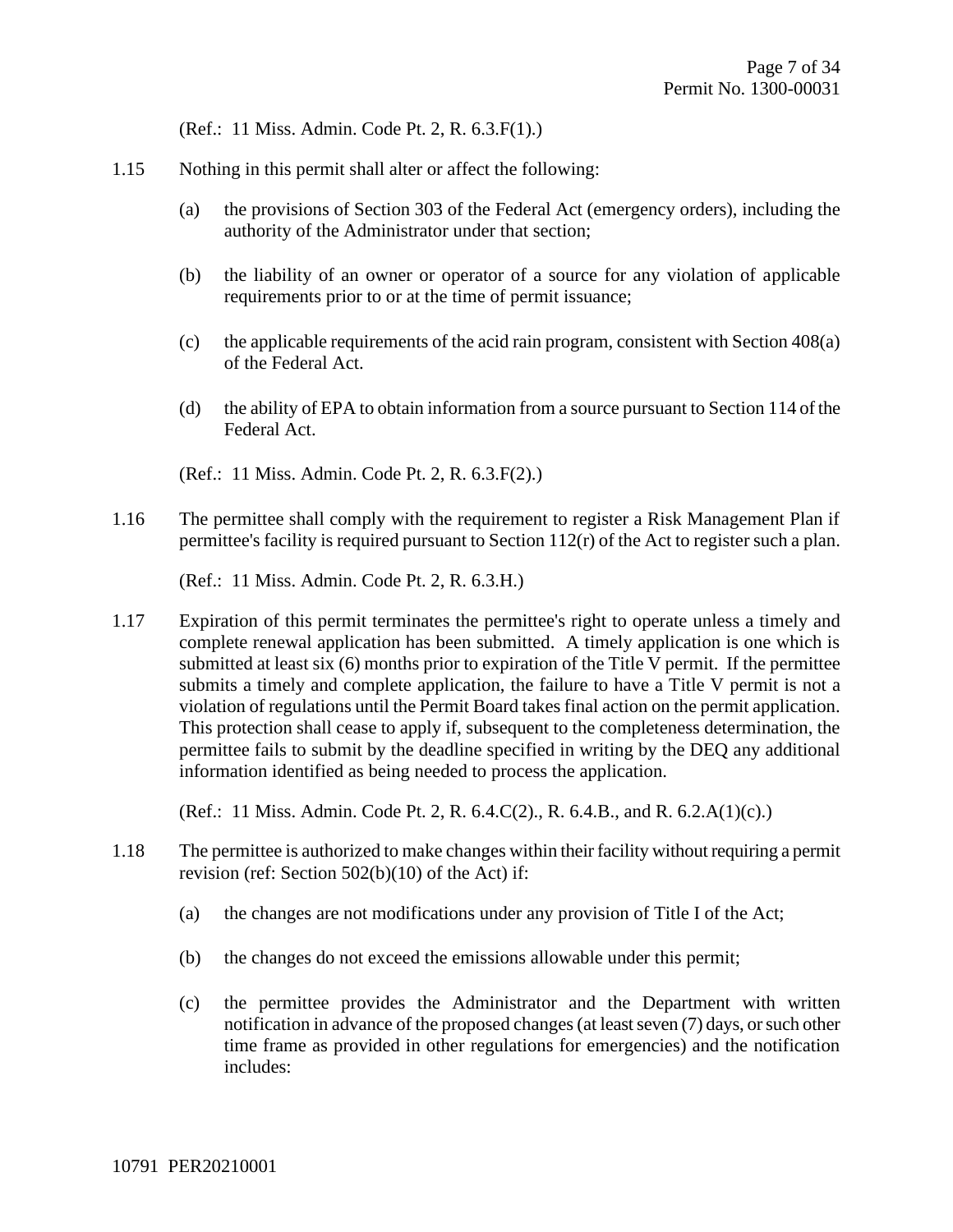- (1) a brief description of the change(s),
- (2) the date on which the change will occur,
- (3) any change in emissions, and
- (4) any permit term or condition that is no longer applicable as a result of the change;
- (d) the permit shield shall not apply to any Section  $502(b)(10)$  change.

(Ref.: 11 Miss. Admin. Code Pt. 2, R. 6.4.F(1).)

1.19 Should the Executive Director of the Mississippi Department of Environmental Quality declare an Air Pollution Emergency Episode, the permittee will be required to operate in accordance with the permittee's previously approved Emissions Reduction Schedule or, in the absence of an approved schedule, with the appropriate requirements specified in 11 Miss. Admin. Code Pt. 2, Ch. 3., "Regulations for the Prevention of Air Pollution Emergency Episodes" for the level of emergency declared.

(Ref.: 11 Miss. Admin. Code Pt. 2, Ch. 3.)

- 1.20 Except as otherwise provided herein, a modification of the facility may require a Permit to Construct in accordance with the provisions of Regulations 11 Miss. Admin. Code Pt. 2, Ch. 2., "Permit Regulations for the Construction and/or Operation of Air Emissions Equipment," and may require modification of this permit in accordance with Regulations 11 Miss. Admin. Code Pt. 2, Ch. 6., "Air Emissions Operating Permit Regulations for the Purposes of Title V of the Federal Clean Air Act." Modification is defined as [a]ny physical change in or change in the method of operation of a facility which increases the actual emissions or the potential uncontrolled emissions of any air pollutant subject to regulation under the Federal Act emitted into the atmosphere by that facility or which results in the emission of any air pollutant subject to regulation under the Federal Act into the atmosphere not previously emitted. A physical change or change in the method of operation shall not include:
	- (a) routine maintenance, repair, and replacement;
	- (b) use of an alternative fuel or raw material by reason of an order under Sections 2 (a) and (b) of the Federal Energy Supply and Environmental Coordination Act of 1974 (or any superseding legislation) or by reason of a natural gas curtailment plan pursuant to the Federal Power Act;
	- (c) use of an alternative fuel by reason of an order or rule under Section 125 of the Federal Act;
	- (d) use of an alternative fuel or raw material by a stationary source which: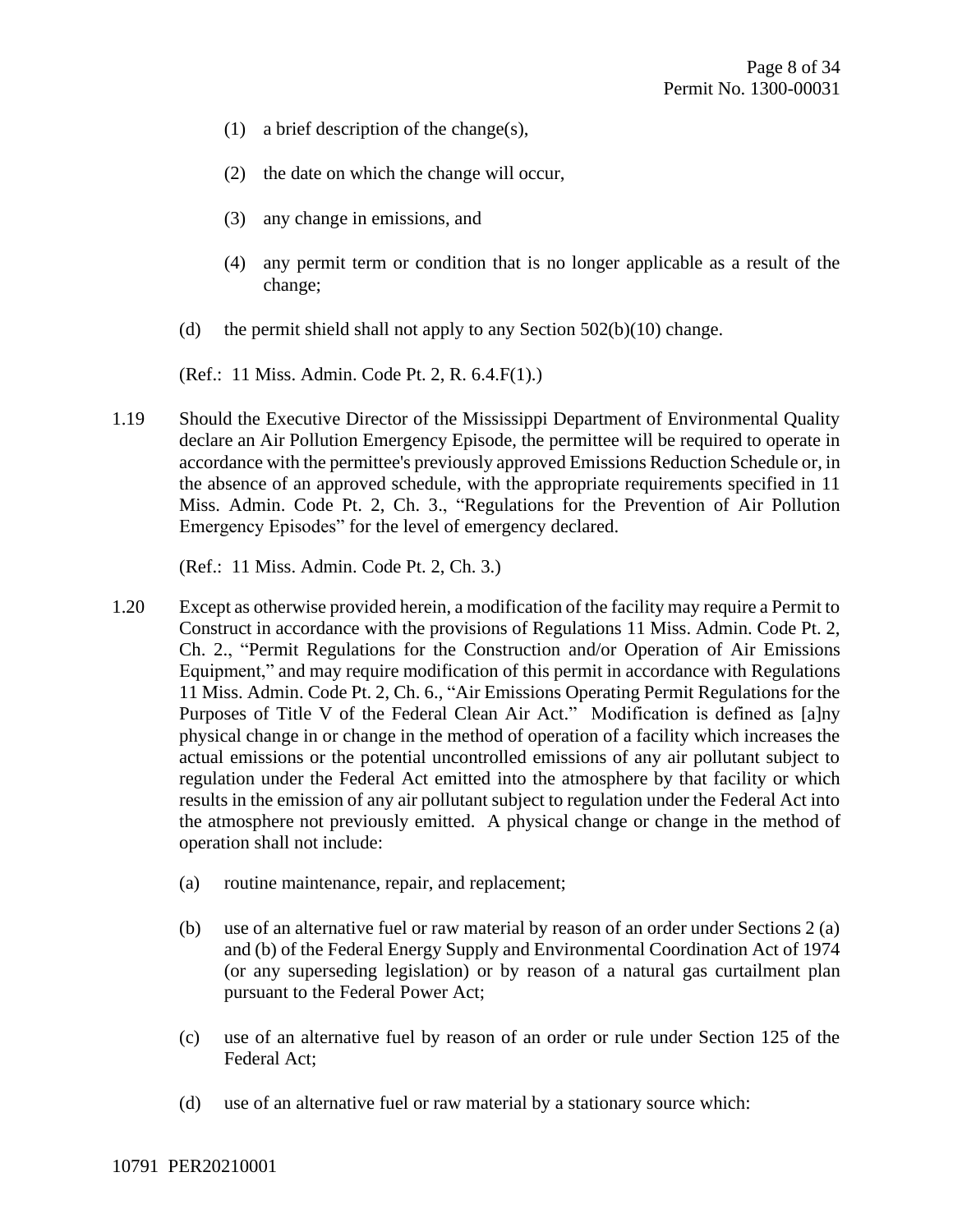- (1) the source was capable of accommodating before January 6, 1975, unless such change would be prohibited under any federally enforceable permit condition which was established after January 6, 1975, pursuant to 40 CFR 52.21 or under regulations approved pursuant to 40 CFR 51, Subpart I, or 40 CFR 51.166; or
- (2) the source is approved to use under any permit issued under 40 CFR 52.21 or under regulations approved pursuant to 40 CFR Part 51, Subpart I, or 40 CFR 51.166;
- (e) an increase in the hours of operation or in the production rate unless such change would be prohibited under any federally enforceable permit condition which was established after January 6, 1975, pursuant to 40 CFR 52.21 or under regulations approved pursuant to 40 CFR Subpart I or 40 CFR 51.166; or
- (f) any change in ownership of the stationary source.

(Ref.: 11 Miss. Admin. Code Pt. 2, R. 2.1.C(15).)

1.21 Any change in ownership or operational control must be approved by the Permit Board.

(Ref.: 11 Miss. Admin. Code Pt. 2, R. 6.4.D(4).)

1.22 This permit is a Federally approved operating permit under Title V of the Federal Clean Air Act as amended in 1990. All terms and conditions, including any designed to limit the source's potential to emit, are enforceable by the Administrator and citizens under the Federal Act as well as the Commission.

(Ref.: 11 Miss. Admin. Code Pt. 2, R. 6.3.B(1).)

- 1.23 Except as otherwise specified or limited herein, the open burning of residential, commercial, institutional, or industrial solid waste, is prohibited. This prohibition does not apply to infrequent burning of agricultural wastes in the field, silvicultural wastes for forest management purposes, land-clearing debris, debris from emergency clean-up operations, and ordnance. Open burning of land-clearing debris must not use starter or auxiliary fuels which cause excessive smoke (rubber tires, plastics, etc.); must not be performed if prohibited by local ordinances; must not cause a traffic hazard; must not take place where there is a High Fire Danger Alert declared by the Mississippi Forestry Commission or Emergency Air Pollution Episode Alert imposed by the Executive Director and must meet the following buffer zones.
	- (a) Open burning without a forced-draft air system must not occur within 500 yards of an occupied dwelling.
	- (b) Open burning utilizing a forced-draft air system on all fires to improve the combustion rate and reduce smoke may be done within 500 yards of but not within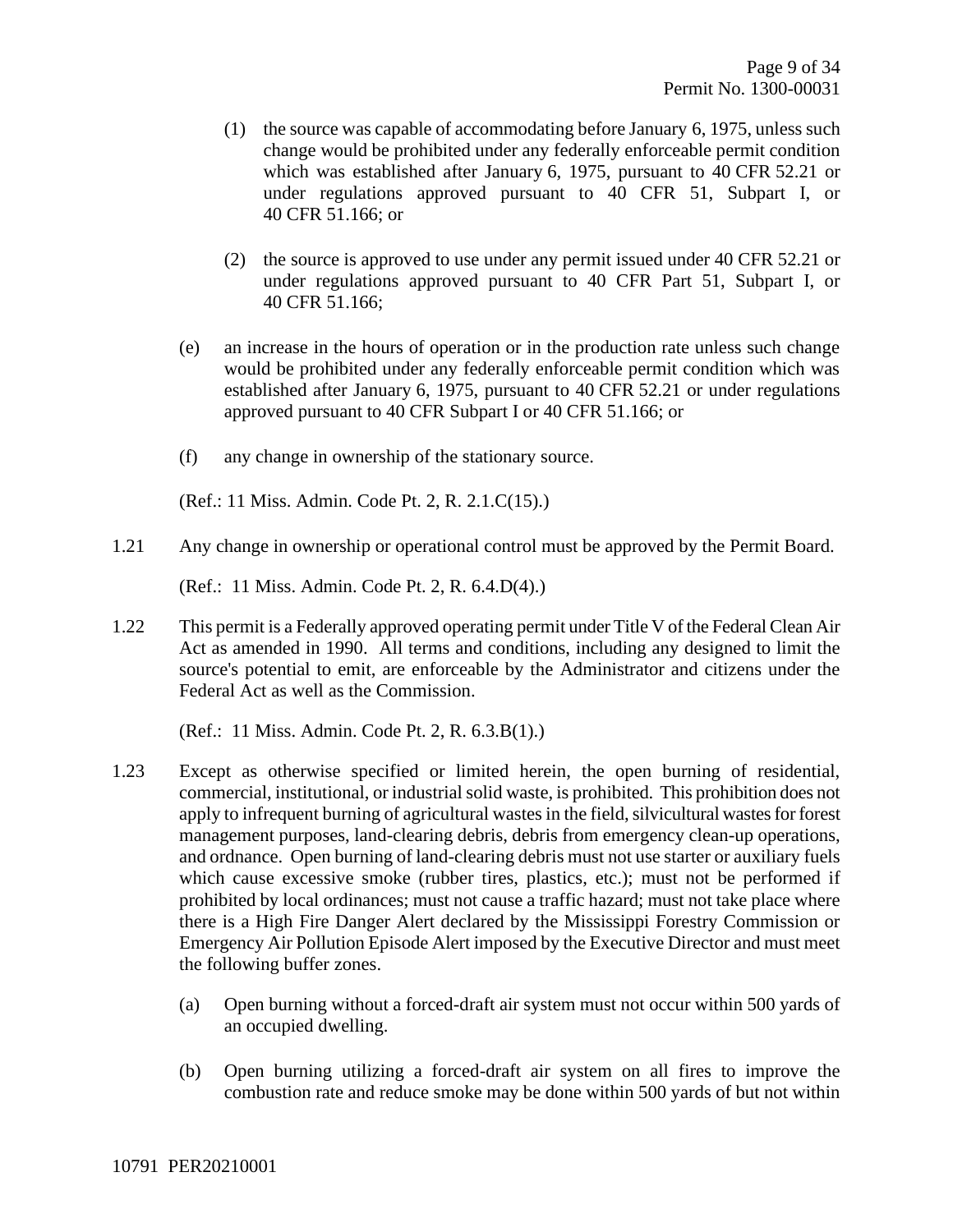50 yards of an occupied dwelling.

(c) Burning must not occur within 500 yards of commercial airport property, private airfields, or marked off-runway aircraft approach corridors unless written approval to conduct burning is secured from the proper airport authority, owner or operator.

(Ref.: 11 Miss. Admin. Code Pt. 2, R. 1.3.G.)

- 1.24 Except as otherwise specified herein, the permittee shall be subject to the following provision with respect to emergencies:
	- (a) Except as otherwise specified herein, an "emergency" means any situation arising from sudden and reasonably unforeseeable events beyond the control of the source, including acts of God, which situation requires immediate corrective action to restore normal operation, and that causes the source to exceed a technology-based emission limitation under the permit, due to unavoidable increases in emissions attributable to the emergency. An emergency shall not include noncompliance to the extent caused by improperly designed equipment, lack of preventative maintenance, careless or improper operation, or operator error.
	- (b) An emergency constitutes an affirmative defense to an action brought for noncompliance with such technology-based emission limitations if the conditions specified in (c) following are met.
	- (c) The affirmative defense of emergency shall be demonstrated through properly signed contemporaneous operating logs, or other relevant evidence that include information as follows:
		- (1) an emergency occurred and that the permittee can identify the cause(s) of the emergency;
		- (2) the permitted facility was at the time being properly operated;
		- (3) during the period of the emergency the permittee took all reasonable steps to minimize levels of emissions that exceeded the emission standards, or other requirements in the permit; and
		- (4) the permittee submitted notice of the emergency to the DEQ within 2 working days of the time when emission limitations were exceeded due to the emergency. This notice must contain a description of the emergency, any steps taken to mitigate emissions, and corrective actions taken.
	- (d) In any enforcement proceeding, the permittee seeking to establish the occurrence of an emergency has the burden of proof.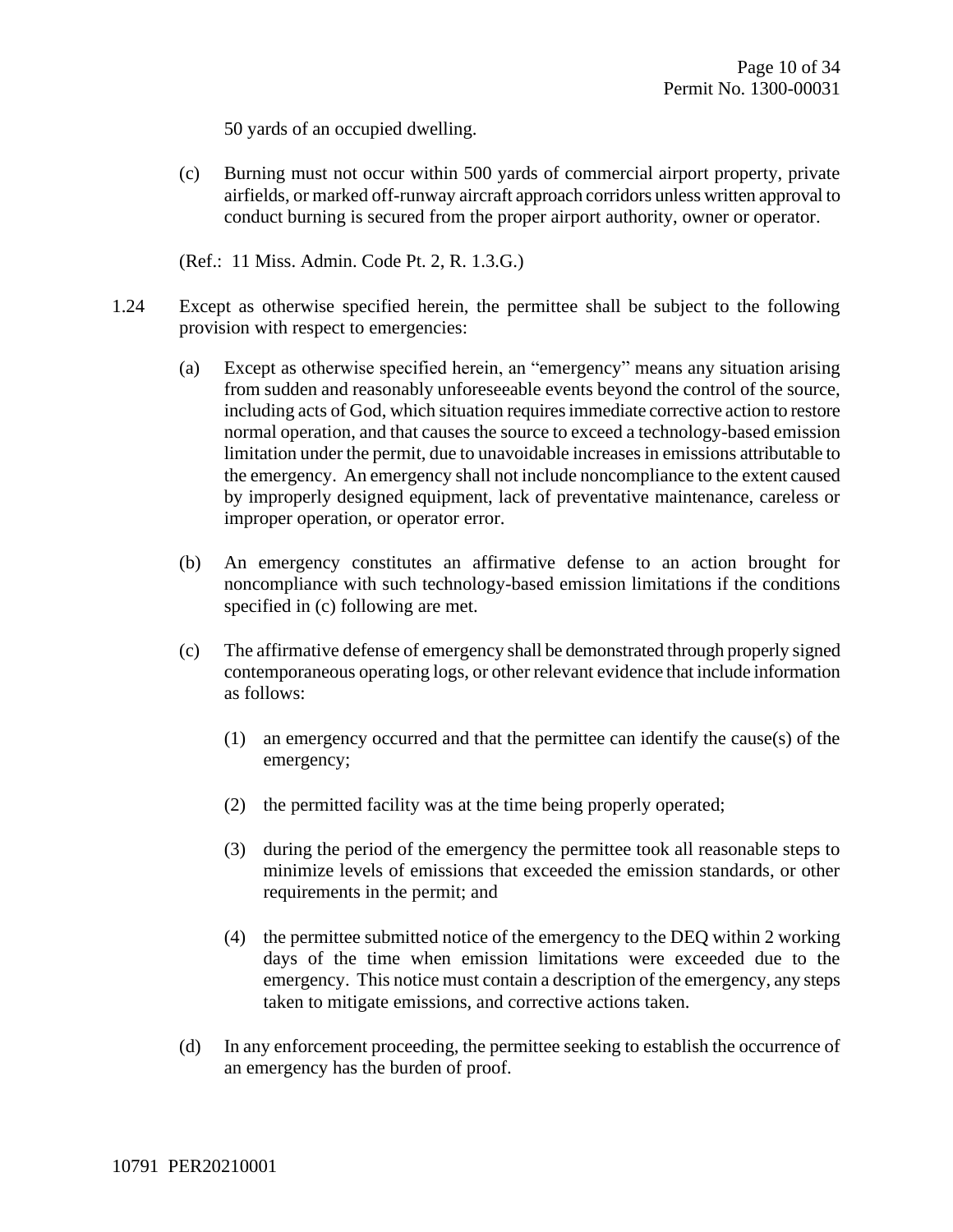(e) This provision is in addition to any emergency or upset provision contained in any applicable requirement specified elsewhere herein.

(Ref.: 11 Miss. Admin. Code Pt. 2, R. 6.3.G.)

- 1.25 Except as otherwise specified herein, the permittee shall be subject to the following provisions with respect to upsets, startups, and shutdowns.
	- (a) Upsets (as defined in 11 Miss. Admin. Code Pt. 2, R. 1.2.)
		- (1) For an upset, the Commission may pursue an enforcement action for noncompliance with an emission standard or other requirement of an applicable rule, regulation, or permit. In determining whether to pursue enforcement action, and/or the appropriate enforcement action to take, the Commission may consider whether the source has demonstrated through properly signed contemporaneous operating logs or other relevant evidence the following:
			- (i) An upset occurred and that the source can identify the cause(s) of the upset;
			- (ii) The source was at the time being properly operated;
			- (iii) During the upset the source took all reasonable steps to minimize levels of emissions that exceeded the emission standard or other requirement of an applicable rule, regulation, or permit;
			- (iv) That within 5 working days of the time the upset began, the source submitted a written report to the Department describing the upset, the steps taken to mitigate excess emissions or any other noncompliance, and the corrective actions taken and;
			- (v) That as soon as practicable but no later than 24 hours of becoming aware of an upset that caused an immediate adverse impact to human health or the environment beyond the source boundary or caused a general nuisance to the public, the source provided notification to the Department.
		- (2) In any enforcement proceeding by the Commission, the source seeking to establish the occurrence of an upset has the burden of proof.
		- (3) This provision is in addition to any upset provision contained in any applicable requirement.
		- (4) These upset provisions apply only to enforcement actions by the Commission and are not intended to prohibit EPA or third party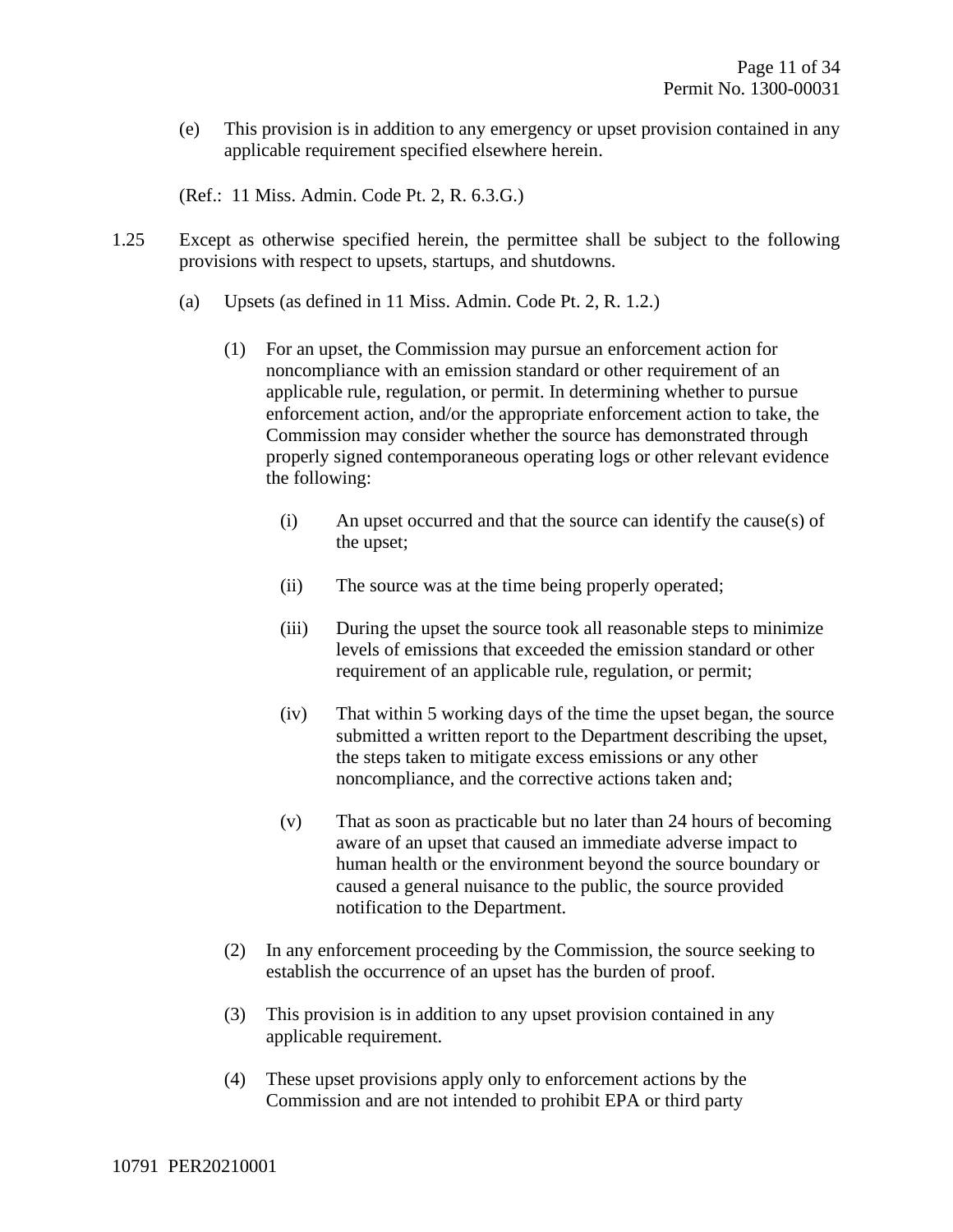enforcement actions.

- (b) Startups and Shutdowns (as defined in 11 Miss. Admin. Code Pt. 2, R. 1.2.)
	- (1) Startups and shutdowns are part of normal source operation. Emission limitations apply during startups and shutdowns unless source specific emission limitations or work practice standards for startups and shutdowns are defined by an applicable rule, regulation, or permit.
	- (2) Where the source is unable to comply with existing emission limitations established under the State Implementation Plan (SIP) and defined in this regulation, 11 Mississippi Administrative Code, Part 2, Chapter 1, the Department will consider establishing source specific emission limitations or work practice standards for startups and shutdowns. Source specific emission limitations or work practice standards established for startups and shutdowns are subject to the requirements prescribed in 11 Miss. Admin. Code Pt. 2, R.  $1.10.B(2)(a)$  through (e).
	- (3) Where an upset as defined in Rule 1.2 occurs during startup or shutdown, see the upset requirements above.

(Ref.: 11 Miss. Admin. Code Pt. 2, R. 1.10.)

1.26 The permittee shall comply with all applicable standards for demolition and renovation activities pursuant to the requirements of 40 CFR Part 61, Subpart M, as adopted by reference in Regulation 11 Miss Admin. Code Pt. 2, R. 1.8. The permittee shall not be required to obtain a modification of this permit in order to perform the referenced activities.

(Ref.: 11 Miss. Admin. Code Pt. 2, R. 1.8.)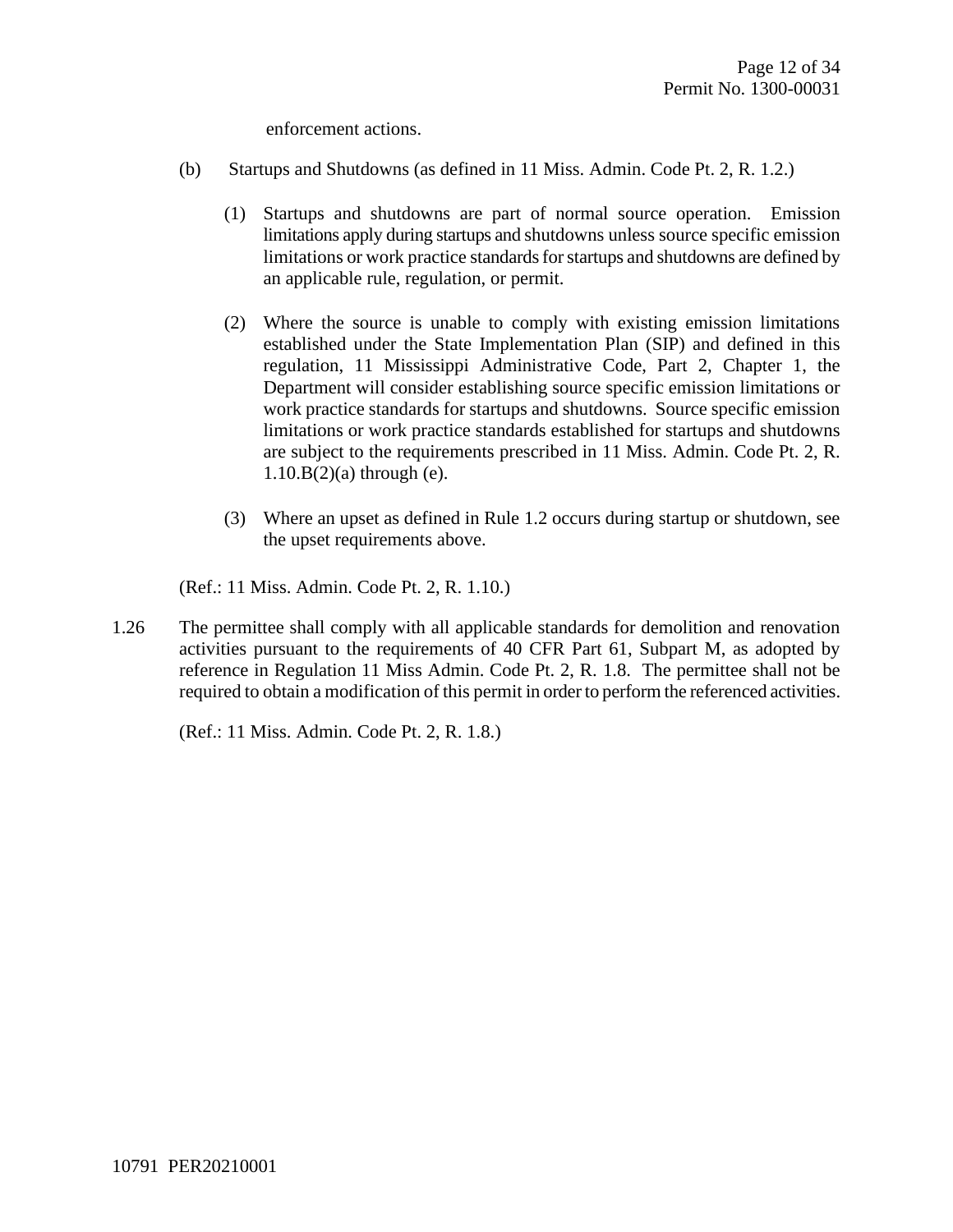### SECTION 2. EMISSION POINTS & POLLUTION CONTROL DEVICES

| <b>Emission Point</b> | Description                                                                                             |
|-----------------------|---------------------------------------------------------------------------------------------------------|
| $AA-001$              | 9,160 Horsepower (HP) (123.91 MMBTU/hr) natural gas fired compressor turbine (Ref.<br>No. 001C-001)     |
| $AA-002$              | 9,160 HP (123.91 MMBTU/hr) natural gas fired compressor turbine (Ref. No. 002C-002)                     |
| $AA-005$              | 10,310 HP (96.00 MMBTU/hr) natural gas fired compressor turbine                                         |
| $AA-006$              | 470 HP natural gas fired four stroke rich burn (4SRB) spark ignition (SI) emergency<br>generator engine |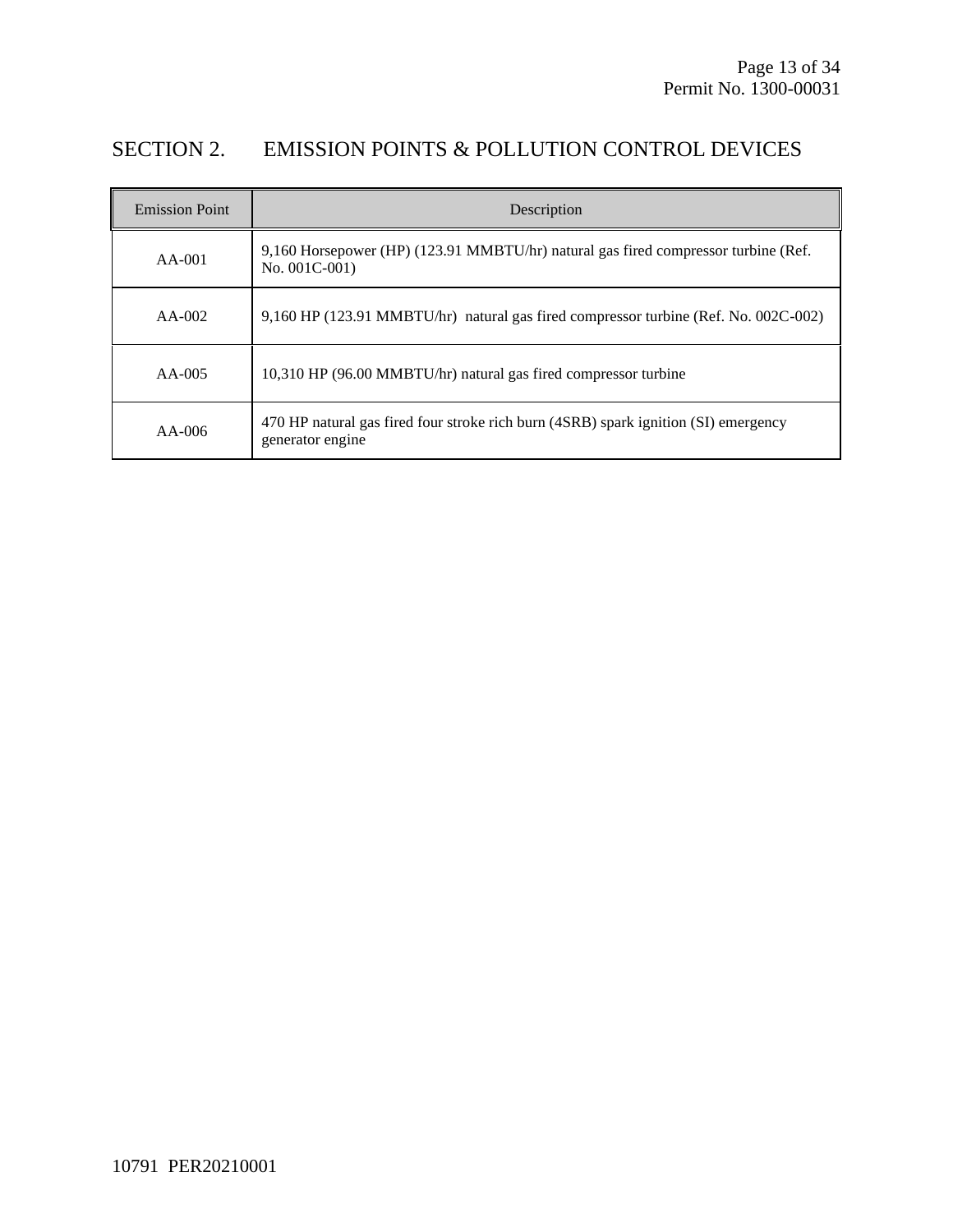### SECTION 3. EMISSION LIMITATIONS & STANDARDS

#### A. Facility-Wide Emission Limitations & Standards

- 3.A.1 Except as otherwise specified or limited herein, the permittee shall not cause, permit, or allow the emission of smoke from a point source into the open air from any manufacturing, industrial, commercial or waste disposal process which exceeds forty (40) percent opacity subject to the exceptions provided in (a)  $\&$  (b).
	- (a) Startup operations may produce emissions which exceed 40% opacity for up to fifteen (15) minutes per startup in any one hour and not to exceed three (3) startups per stack in any twenty-four (24) hour period.
	- (b) Emissions resulting from soot blowing operations shall be permitted provided such emissions do not exceed 60 percent opacity, and provided further that the aggregate duration of such emissions during any twenty-four (24) hour period does not exceed ten (10) minutes per billion BTU gross heating value of fuel in any one hour.
	- (Ref.: 11 Miss. Admin. Code Pt. 2, R. 1.3.A.)
- 3.A.2 Except as otherwise specified or limited herein, the permittee shall not cause, allow, or permit the discharge into the ambient air from any point source or emissions, any air contaminant of such opacity as to obscure an observer's view to a degree in excess of 40% opacity, equivalent to that provided in Condition 3.A.1. This shall not apply to vision obscuration caused by uncombined water droplets.

(Ref.: 11 Miss. Admin. Code Pt. 2, R. 1.3.B.)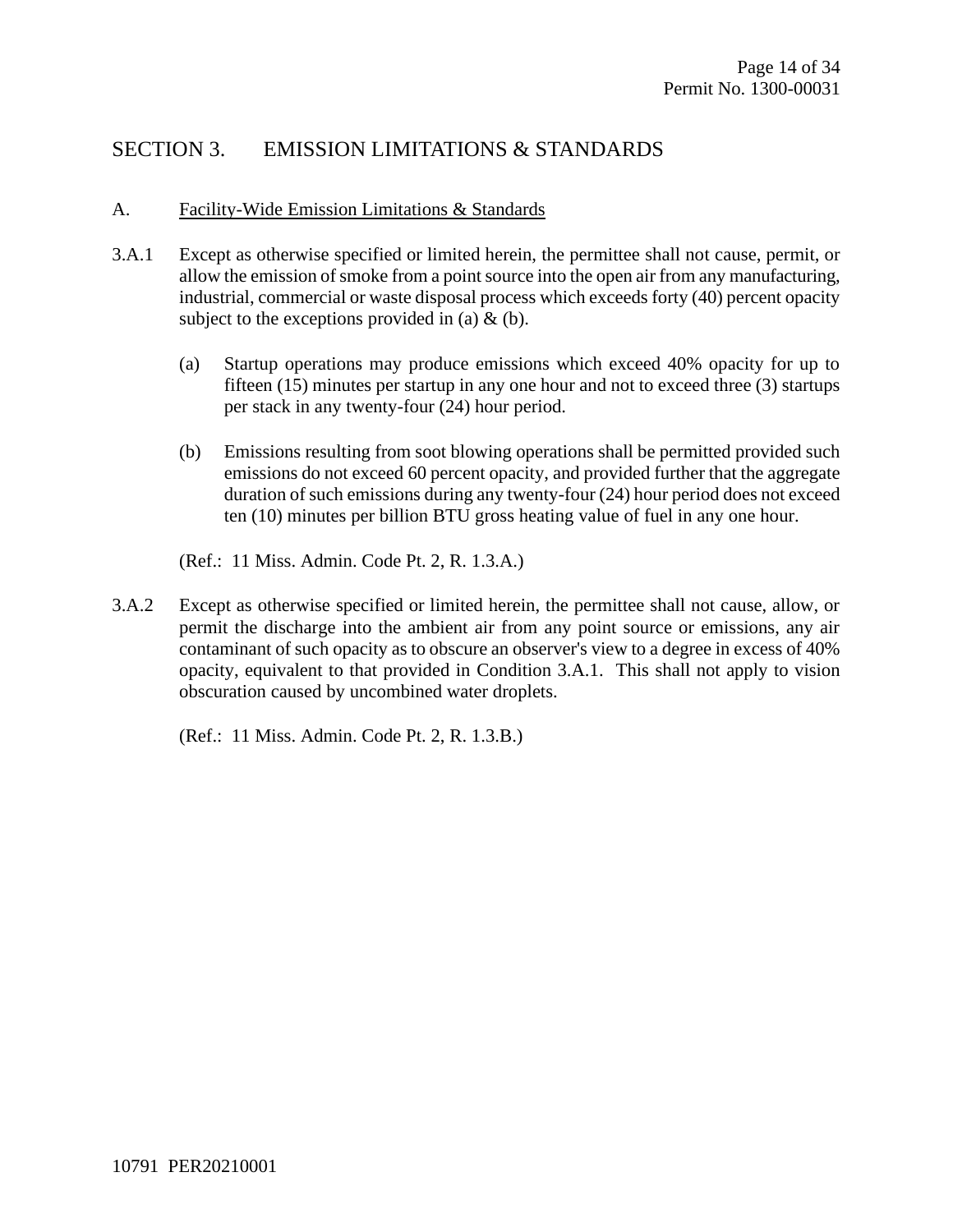| Emission<br>Point $(s)$                        | Applicable Requirement                                                                                                                                                                                               | Condition<br>Number(s) | Pollutant/<br>Parameter             | Limit/Standard                                                                                          |
|------------------------------------------------|----------------------------------------------------------------------------------------------------------------------------------------------------------------------------------------------------------------------|------------------------|-------------------------------------|---------------------------------------------------------------------------------------------------------|
| AA-001,<br>AA-002,<br>and<br>AA-005            | 11 Miss. Admin. Code Pt. 2, R.<br>1.3. $D(1)(b)$                                                                                                                                                                     | 3.B.1                  | PM<br>(filterable<br><i>only</i> )  | $E = 0.8808 * I$ <sup>-0.1667</sup>                                                                     |
| AA-001,<br>AA-002,<br>AA-005,<br>and<br>AA-006 | 11 Miss. Admin. Code Pt. 2, R.<br>$2.2.B.(11)$ ., as established in the<br>Air Construction Permit Issued<br>February 22, 2011                                                                                       | 3.B.2                  | General<br>Operating<br>Requirement | Operating requirement                                                                                   |
|                                                | <b>NSPS</b> for Stationary Gas<br>Turbines, 40 CFR 60, Subpart<br>GG<br>40 CFR 60.330(a)-(b) and<br>60.331, Subpart GG                                                                                               | 3.B.3                  | $NOx$ and $SO2$                     | <b>NSPS</b> Applicability                                                                               |
| AA-001<br>and                                  | 40 CFR 60.333(b), Subpart GG                                                                                                                                                                                         | 3.B.4                  | General<br>Operating<br>Requirement | 0.8% fuel sulfur content by weight                                                                      |
| $AA-002$                                       | 40 CFR 60.332(a)(2), Subpart<br>GG                                                                                                                                                                                   | 3.B.5                  | NO <sub>X</sub>                     | $STD = 0.0150((14.4)/Y) + F$                                                                            |
|                                                | 11 Miss. Admin. Code Pt. 2, Ch.<br>5. and 40 CFR 52.21(j),<br>established in federally<br>enforceable Permit and PSD<br>Authority to Construct issued<br>December 17, 1996<br>(PSD BACT Limit)                       | 3.B.6                  | NO <sub>x</sub>                     | 110 ppmv (at 15% $O_2$ , dry basis), not to<br>exceed 53.0 lbs/hr and 232.14 tons/year<br>for each unit |
|                                                | NSPS for Stationary Combustion<br>Turbines, 40 CFR 60, Subpart<br><b>KKKK</b><br>40 CFR 60.4300 and 60.4305,<br>Subpart KKKK                                                                                         | 3.B.7                  | $NOx$ and $SO2$                     | <b>NSPS</b> Applicability                                                                               |
| AA-005                                         | 40 CFR 60.4320(a); Table 1 to 40<br>CFR 60, Subpart KKKK; and 11<br>Miss. Admin. Code Pt. 2, R.<br>$2.2.B.(11)$ ., as established in the<br>Air Construction Permit issued<br>April 6, 2010<br>(PSD Avoidance Limit) | 3.B.8                  | NO <sub>x</sub>                     | 25 ppm $@15\%$ O <sub>2</sub> , not to exceed 8.81<br>lb/hr and 32.1 tons/yr                            |
|                                                | 40 CFR 60.4330(a)(2), Subpart<br><b>KKKK</b>                                                                                                                                                                         | 3.B.9                  | General<br>Operating<br>Requirement | 0.060 lb SO2/MMBTU                                                                                      |
|                                                | 40 CFR 60.4333(a), Subpart<br>KKKK                                                                                                                                                                                   | 3.B.10                 | General<br>Operating<br>Requirement | <b>Minimizing Emissions</b>                                                                             |
| AA-006                                         | <b>NESHAP</b> for Stationary<br>Reciprocating Internal<br>Combustion Engines (RICE), 40<br>CFR 63, Subpart ZZZZ<br>40 CFR 63.6580; 63.6585(a) and<br>(c); and $63.6590(c)(1)$ , Subpart                              | 3.B.11                 | HAP                                 | <b>NESHAP</b> Applicability                                                                             |

### B. Emission Point Specific Emission Limitations & Standards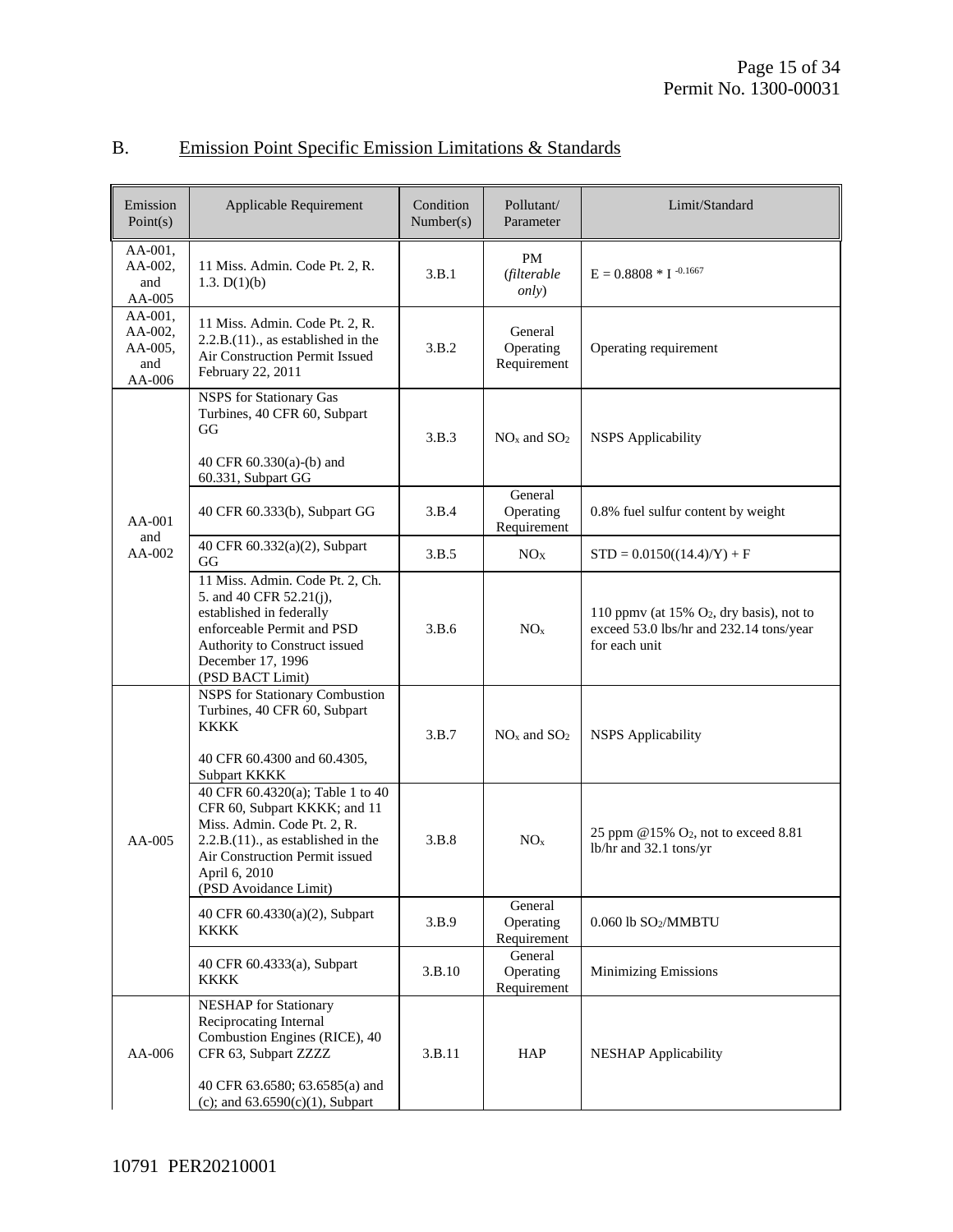| Emission<br>Point $(s)$ | Applicable Requirement                                                                                                                                                                       | Condition<br>Number(s) | Pollutant/<br>Parameter                   | Limit/Standard                                                                                                                                         |
|-------------------------|----------------------------------------------------------------------------------------------------------------------------------------------------------------------------------------------|------------------------|-------------------------------------------|--------------------------------------------------------------------------------------------------------------------------------------------------------|
|                         | <b>ZZZZ</b>                                                                                                                                                                                  |                        |                                           |                                                                                                                                                        |
|                         | <b>NSPS</b> for Stationary Spark<br>Ignition Internal Combustion<br>Engines, 40 CFR 60, Subpart JJJJ<br>40 CFR 60.4230(a)(4)(iv),<br>Subpart JJJJ                                            | 3.B.12                 | $NOx$ , CO, and<br><b>VOC</b>             | <b>NSPS</b> Applicability                                                                                                                              |
|                         | 40 CFR 60.4233(e); 60.4234;<br>Table 1 to Subpart JJJJ; and 11<br>Miss. Admin. Code Pt. 2, R.<br>$2.2.B.(11)$ , as established in the<br>Air Construction Permit Issued<br>February 22, 2011 | 3.B.13                 | NO <sub>x</sub> , CO, and<br>VOC.         | 2.0 g/hp-hr NO <sub>x</sub> or 160 ppmvd @ 15% O <sub>2</sub> ,<br>4.0 g/hp-hr CO or 540 ppmvd @ 15% $O_2$ ,<br>1.0 g/hp-hr VOC or 86 ppmvd @ 15% $O2$ |
|                         | 11 Miss. Admin. Code Pt. 2, R.<br>1.3. $D(1)(a)$                                                                                                                                             | 3.B.14                 | <b>PM</b><br>(filterable<br><i>only</i> ) | $0.6$ lb/MMBTU                                                                                                                                         |
|                         | 40 CFR 60.4237(b), Subpart JJJJ<br>and 11 Miss. Admin. Code Pt. 2,<br>R. 2.2.B.(11).                                                                                                         | 3.B.15                 | General<br>Operating<br>Requirement       | Emergency operational requirements                                                                                                                     |
|                         | 40 CFR 60.4243(d), Subpart JJJJ                                                                                                                                                              | 3.B.16                 | General<br>Operating<br>Requirement       | Emergency operational requirements                                                                                                                     |

3.B.1 For Emission Points AA-001, AA-002, and AA-005, the permittee shall not have particulate emissions from fossil fuel burning installations of greater than 10 MMBTU/hr heat input that exceeds the emission rate as determined by the relationship:

 $E = 0.8808 * I^{-0.1667}$ 

where E is the emission rate in pounds per million BTU per hour heat input and I is the heat input in millions of BTU per hour.

(Ref.: 11 Miss. Admin. Code Pt. 2, R. 1.3. D(1)(b))

3.B.2 For Emission Points AA-001, AA-002, AA-005, and AA-006, the permittee is restricted to combusting only natural gas.

(Ref.: 11 Miss. Admin. Code Pt. 2, R. 2.2.B.(11)., as established in the Air Construction Permit Issued February 22, 2011)

3.B.3 For Emission Points AA-001 and AA-002, the permittee is subject to and shall comply with all applicable requirements of the Standards of Performance for Stationary Gas Combustion Turbines, 40 CFR 60, Subpart GG.

Emission Points AA-001 and AA-002 are stationary gas turbines, each with a heat input at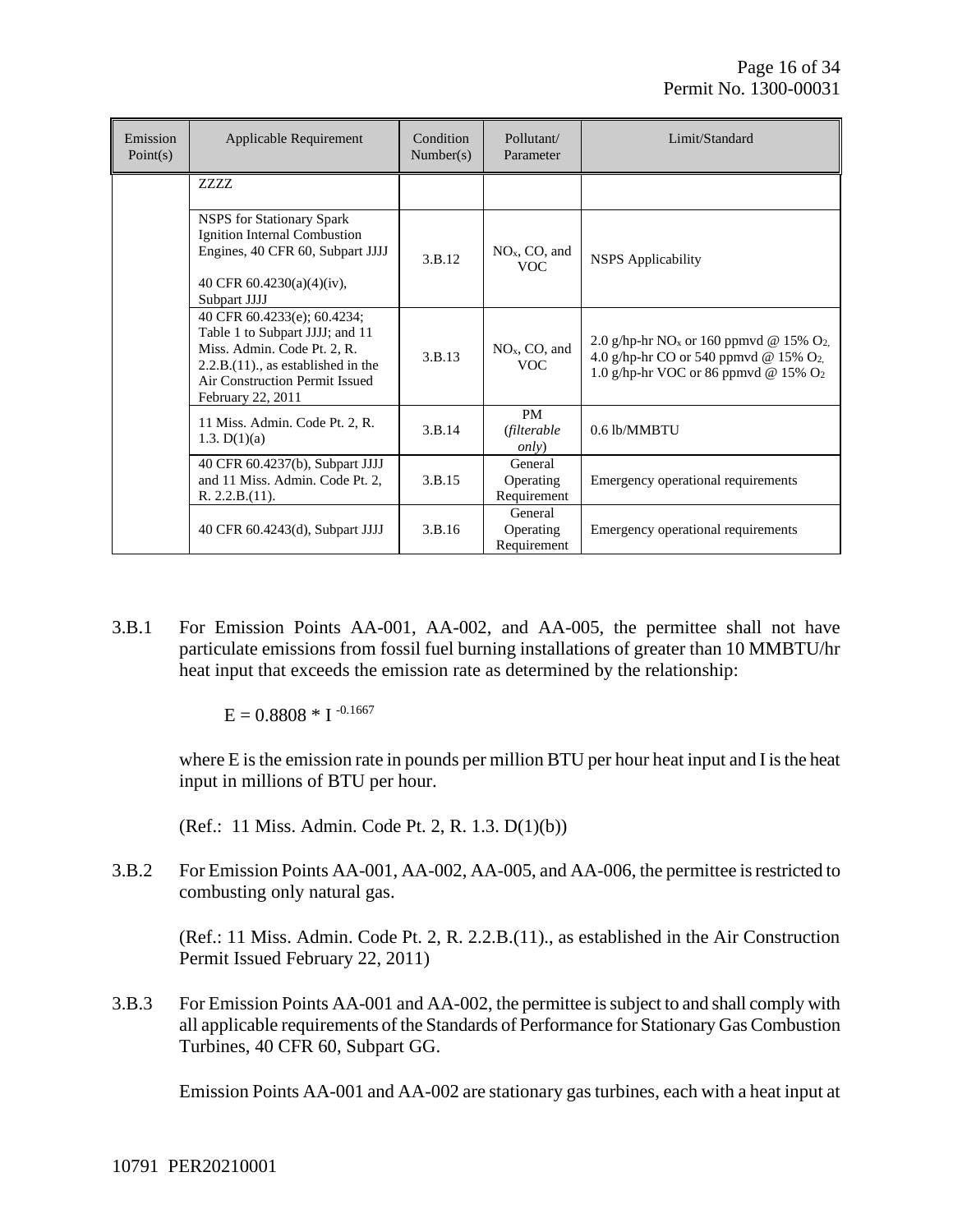peak load equal to or greater than 10.7 gigajoules (10 million Btu) per hour, based on the lower heating value of the fuel fired, and commenced construction, modification, or reconstruction after October 3, 1977.

(Ref.: 40 CFR 60.330(a)-(b) and 60.331, Subpart GG)

3.B.4 For Emission Points AA-001 and AA-002, the permittee shall not burn any fuel which contains sulfur in excess of 0.8 percent by weight.

(Ref.: 40 CFR 60.333(b), Subpart GG)

3.B.5 For Emission Points AA-001 and AA-002, the permittee shall not cause to be discharged into the atmosphere any gases which contain nitrogen oxides in excess of:

$$
STD = 0.0150[(14.4)/Y] + F
$$

where:  $STD =$  allowable  $NO<sub>x</sub>$  emissions (percent by volume at 15 percent oxygen and on a dry basis)

Y = manufacturer's rated heat rate at manufacturer's rated peak load (kilojoules per watt hour), or actual measured heat rate based on lower heating value of fuel as measured at actual peak load for the facility. The value of Y shall not exceed 14.4 kilojoules per watt hour.

 $F = NO<sub>x</sub>$  emission allowance for fuel bound nitrogen as defined by the following table:

| Fuel-bound nitrogen (percent by weight) | F (NO <sub>x</sub> percent by volume) |
|-----------------------------------------|---------------------------------------|
| $N \le 0.015$                           |                                       |
| $0.015 < N \leq 0.1$                    | 0.04(N)                               |
| $0.1 < N \leq 0.25$                     | $0.004 + 0.0067(N-0.1)$               |
| N > 0.25                                | 0.005                                 |

where:  $N =$  the nitrogen content of the fuel (percent by weight)

(Ref.: 40 CFR 60.332(a)(2), Subpart GG)

3.B.6 For Emission Points AA-001 and AA-002, the permittee shall not discharge into the atmosphere any gases which contain Nitrogen Oxides  $(NO_x)$  in excess of 110 ppmv (at 15%, dry basis) not to exceed 53.0 pounds per hour (lb/hr) and 232.14 tons per year (tpy).

(Ref.: 11 Miss. Admin. Code Pt. 2, Ch. 5. and 40 CFR 52.21(j), as established in federally enforceable Permit and PSD Authority to Construct issued December 17, 1996, BACT Emission Limit)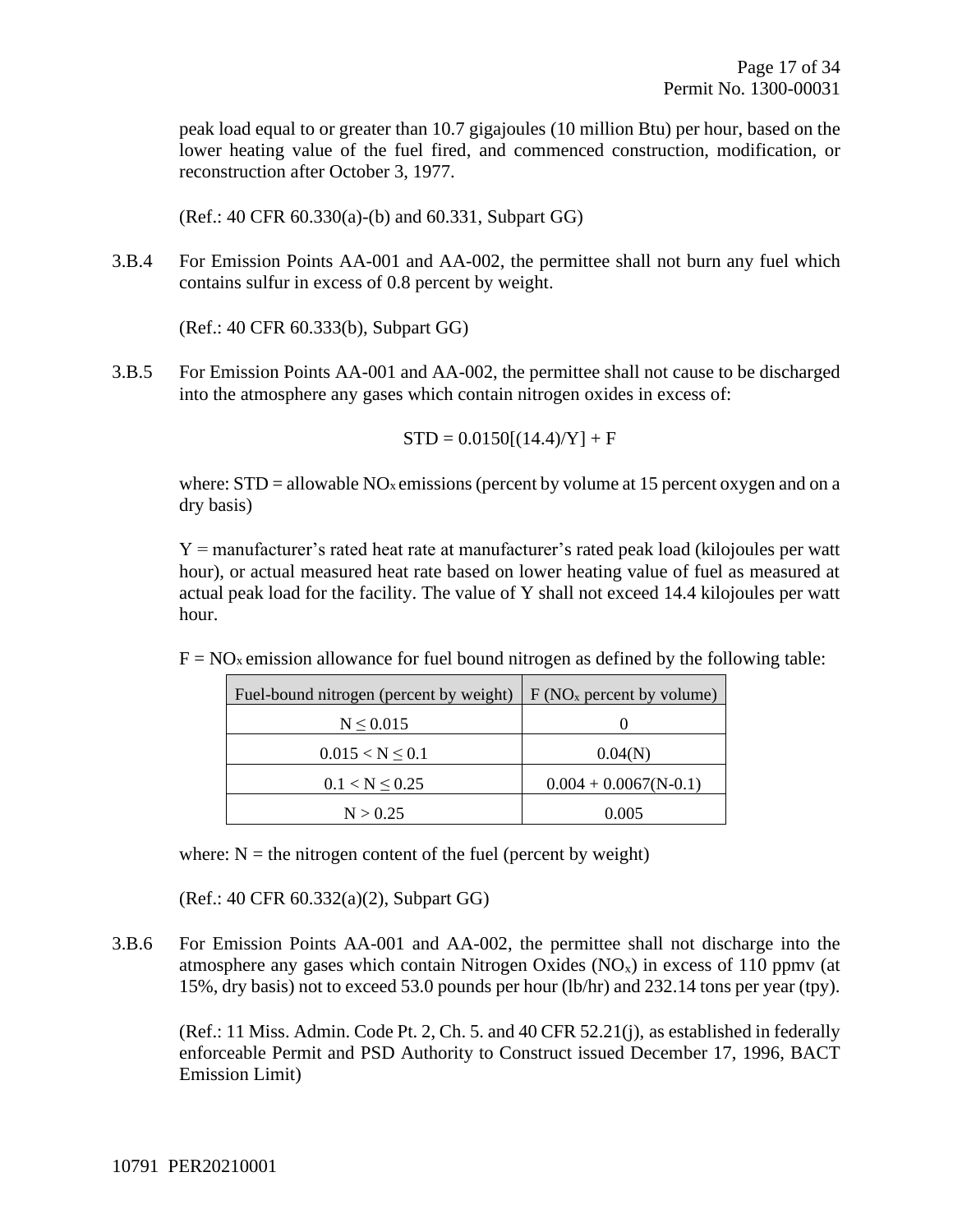3.B.7 For Emission Point AA-005, the permittee is subject to and shall comply with all applicable requirements of the Standards of Performance for Stationary Combustion Turbines, 40 CFR 60, Subpart KKKK. Emission Point AA-005 qualifies as a stationary combustion turbine with a heat input at peak load equal to or greater than 10.7 gigajoules (10 MMBtu) per hour, based on the higher heating value of the fuel, which commenced construction after February 18, 2005.

(Ref.: 40 CFR 60.4300 and 60.4305, Subpart KKKK)

3.B.8 For Emission Point AA-005, the permittee shall not discharge into the atmosphere any gases which contain Nitrogen Oxides  $(NO_x)$  in excess of 25 ppmdv at 15% oxygen, not to exceed 8.81 lb/hr and 32.1 tpy.

(Ref.: 40 CFR 60.4320(a); Table 1 to NSPS KKKK; and 11 Miss. Admin. Code Pt. 2, R. 2.2.B.(11)., as established in the Air Construction Permit issued April 6, 2010, (PSD Avoidance Limit) )

3.B.9 For Emission Point AA-005, the permittee shall not burn any fuel which contains total potential sulfur emissions in excess of 0.060 lb  $SO_2$ / MMBTU (26 ng  $SO_2$ /J) heat input.

(Ref.: 40 CFR 60.4330(a)(2), Subpart KKKK)

3.B.10 For Emission Point AA-005, the permittee must operate and maintain your stationary combustion turbine, air pollution control equipment, and monitoring equipment in a manner consistent with good air pollution control practices for minimizing emissions at all times including during startup, shutdown, and malfunction.

(Ref.: 40 CFR 60.4333(a), Subpart KKKK)

3.B.11 For Emission Point AA-006, the permittee is subject to the National Emission Standards for Hazardous Air Pollutants for Stationary Combustion Engines, 40 CFR Part 63, Subpart ZZZZ.

Emission Point AA-006 is a new four stroke rich burn (4SRB) stationary emergency RICE with a site rating of less than 500 HP and is located at an Area Source HAPs. As such, this source shall comply with NESHAP ZZZZ by meeting the requirements of 40 CFR 60, Subpart JJJJ.

(Ref.: 40 CFR 63.6580, 63.6585(a) and (c), and 63.6590(c)(1), Subpart ZZZZ)

3.B.12 For Emission Point AA-006, the permittee is subject to and shall comply with all applicable requirements of the Standards of Performance for Stationary Spark Ignition Internal Combustion Engines, 40 CFR 60, Subpart JJJJ.

(Ref.: 40 CFR 60.4230(a)(4)(iv) and 60.4230(a)(6), Subpart JJJJ)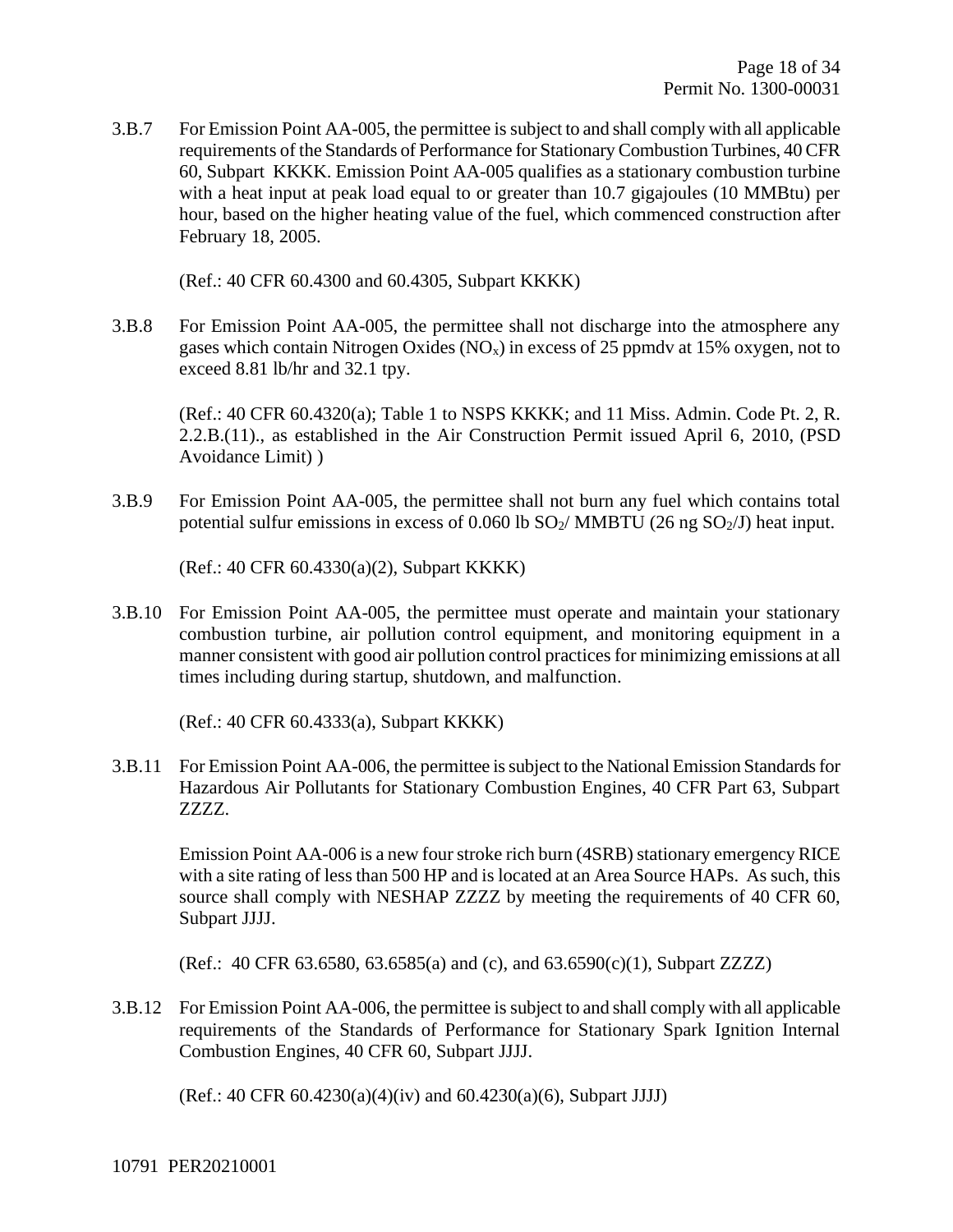3.B.13 For Emission Point AA-006, Nitrogen Oxide ( $NO<sub>x</sub>$ ) emissions are limited to 2.0 grams per brake horsepower-hour (g/bhp-hr) or 160 ppmvd @ 15% O2, Carbon Monoxide (CO) emissions are limited to 4.0 g/bhp-hr or 540 ppmvd  $\omega$  15% O<sub>2</sub>, and Volatile Organic Compound (VOC) emissions are limited to 1.0 g/bhp-hr or 86 ppmvd @ 15% O2. The permittee must operate and maintain the engine such that these emission standards are achieved over the entire life of the engine.

(Ref.: 40 CFR 60.4233(e), 60.4234, Table 1 to NSPS Subpart JJJJ, and 11 Miss. Admin. Code Pt. 2, R. 2.2.B.(11)., as established in the Air Construction Permit Issued February 22, 2011)

3.B.14 For Emission Point AA-006, the permittee shall not have particulate emissions (PM) from fossil fuel burning installations of less than 10 MMBTU/hr heat input that exceeds 0.6 lb/MMBTU.

(Ref.: 11 Miss. Admin. Code Pt. 2, R. 1.3. D(1)(a))

3.B.15 For Emission Point AA-006, the permittee must install and operate a non-resettable hour meter.

(Ref.: 40 CFR 60.4237(b), Subpart JJJJ and 11 Miss. Admin. Code Pt. 2, R. 2.2.B.(11).)

- 3.B.16 For Emission Point AA-006, the permittee must operate the emergency engine according to the requirements below:
	- (a) There is no time limit on the use of the engine in emergency situations.
	- (b) The engine may be operated for maintenance checks and readiness testing for a maximum of a 100 hours per year, provided that the tests are recommended by federal, state or local government, the manufacturer, the vendor, the regional transmission organization or equivalent balancing authority and transmission operator, or the insurance company associated with the engine. The permittee may petition the Administrator for approval of additional hours to be used for maintenance checks and readiness testing, but a petition is not required if the permittee maintains records indicating that federal, state, or local standards require maintenance and testing of emergency ICE beyond 100 hours per calendar year.
	- (c) The emergency engine may be operated for up to 50 hours per calendar year in nonemergency situations. The 50 hours of operation in non-emergency situations are counted as part of the 100 hours per calendar year for maintenance and testing.

If the emergency engine is not operated according to the requirements in (a) - (c) above, the engine will not be considered an emergency engine under this subpart and shall meet any applicable requirements for non-emergency engines.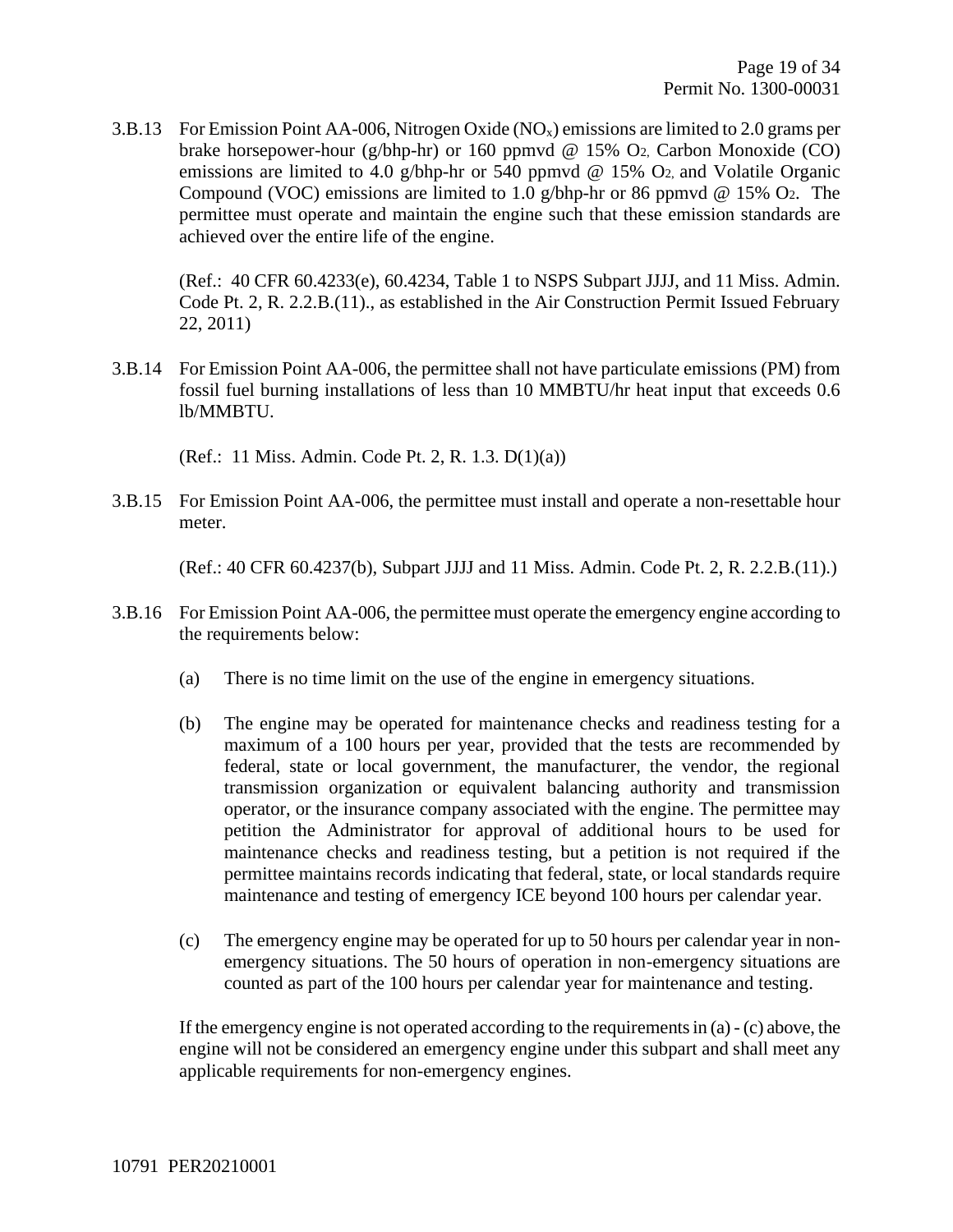(Ref.: 40 CFR 60.4243(d), Subpart JJJJ)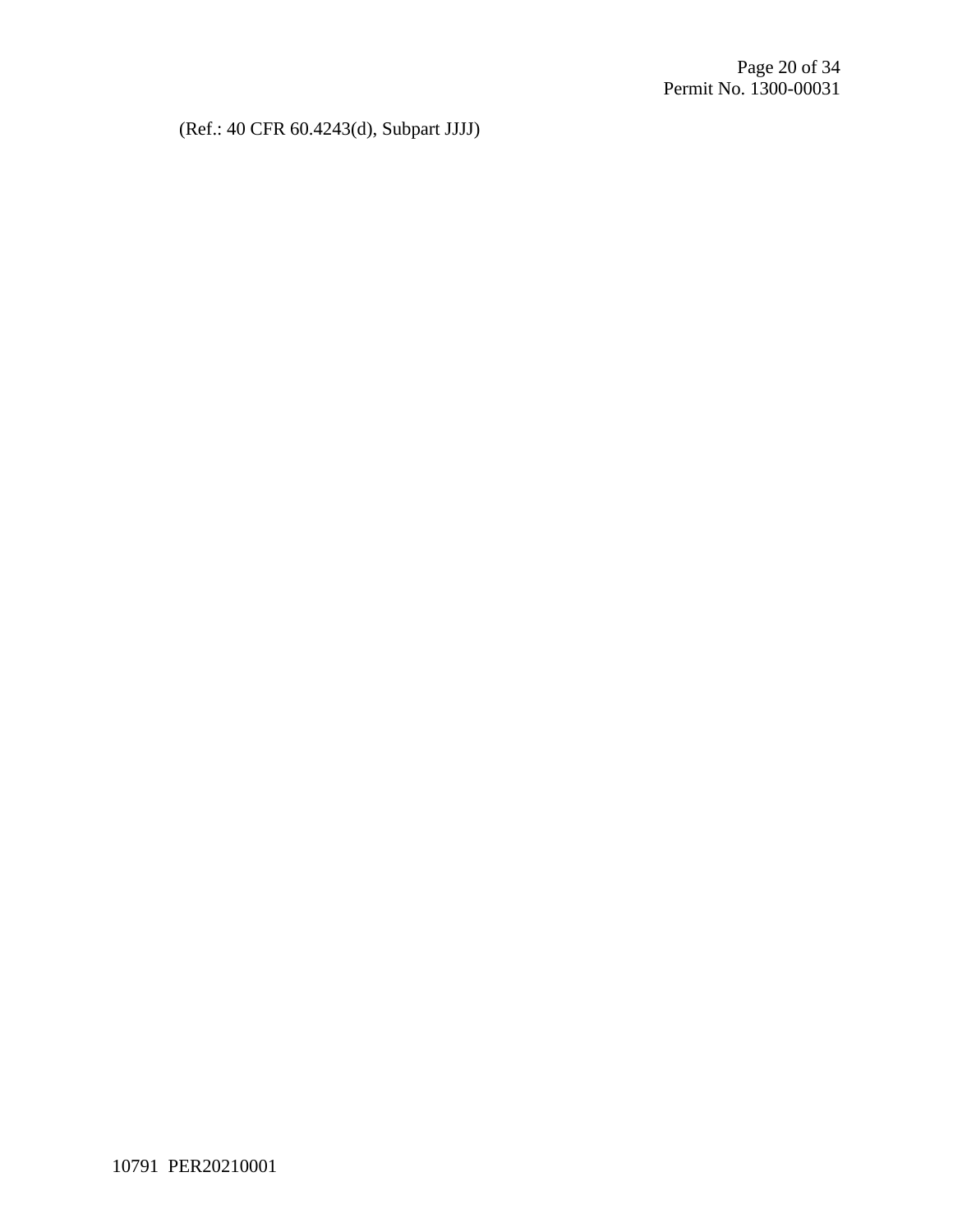| Applicable Requirement                            | Condition<br>Number(s) | Pollutant/<br>Parameter | Limit/Standard |
|---------------------------------------------------|------------------------|-------------------------|----------------|
| 11 Miss. Admin. Code Pt. 2, R.<br>$1.3.D(1)(a)$ . | 3.C.1                  | <b>PM</b>               | 0.6 lbs/MMBTU  |
| 11 Miss. Admin. Code Pt. 2, R.<br>$1.4.A(1)$ .    | 3.C.2                  | SO <sub>2</sub>         | 4.8 lbs/MMBTU  |

#### C. Insignificant and Trivial Activity Emission Limitations & Standards

3.C.1 The maximum permissible emission of ash and/or particulate matter from fossil fuel burning installations of less than 10 million BTU per hour heat input shall not exceed 0.6 pounds per million BTU per hour heat input.

(Ref.: 11 Miss. Admin. Code Pt. 2, R. 1.3.D(1)(a).)

3.C.2 The maximum discharge of sulfur oxides from any fuel burning installation in which the fuel is burned primarily to produce heat or power by indirect heat transfer shall not exceed 4.8 pounds (measured as sulfur dioxide) per million BTU heat input.

(Ref.: 11 Miss. Admin. Code Pt. 2, R. 1.4.A(1).)

**There are no other requirements applicable to the insignificant activities listed in the source's Title V permit application.**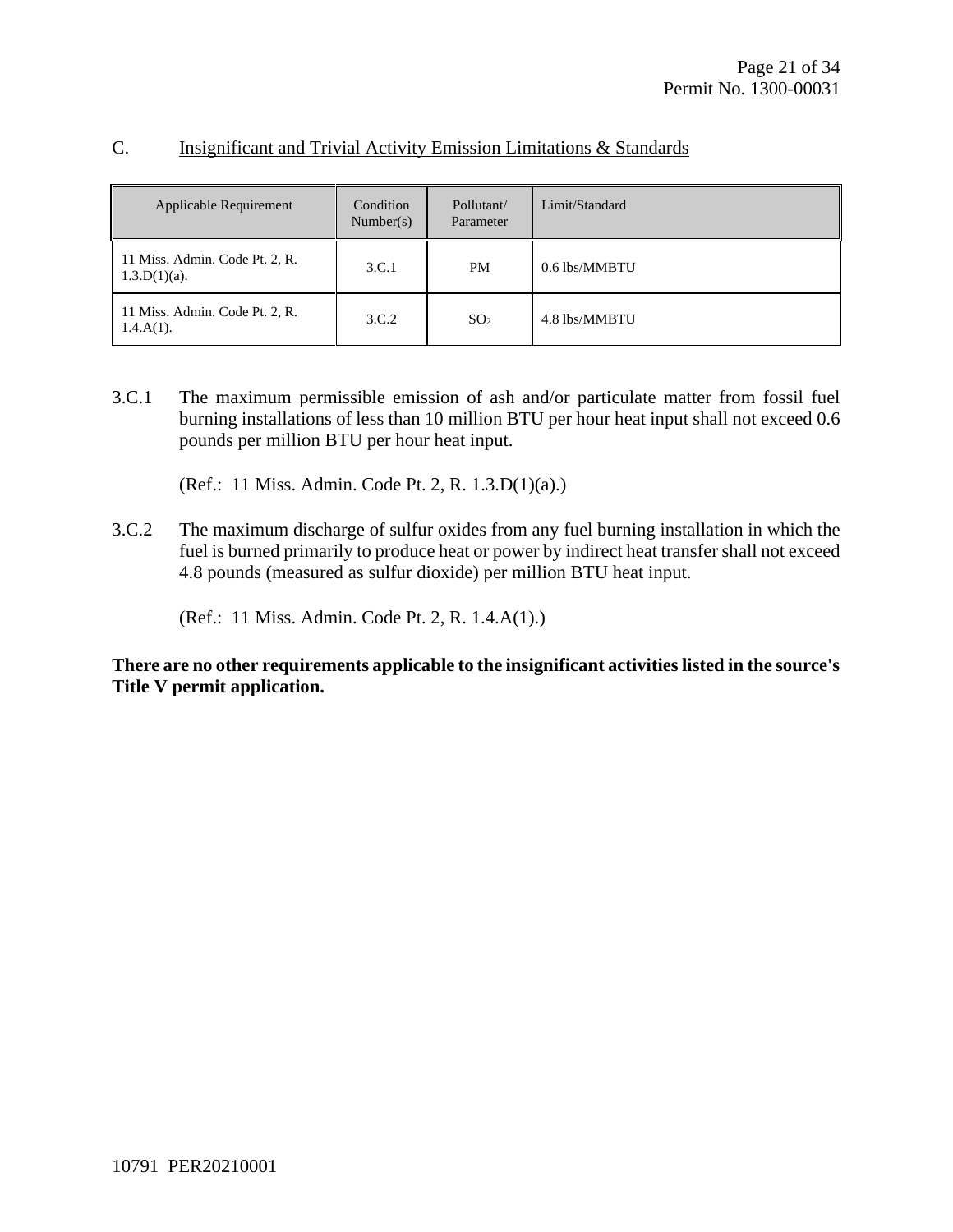#### D. Work Practice Standards

None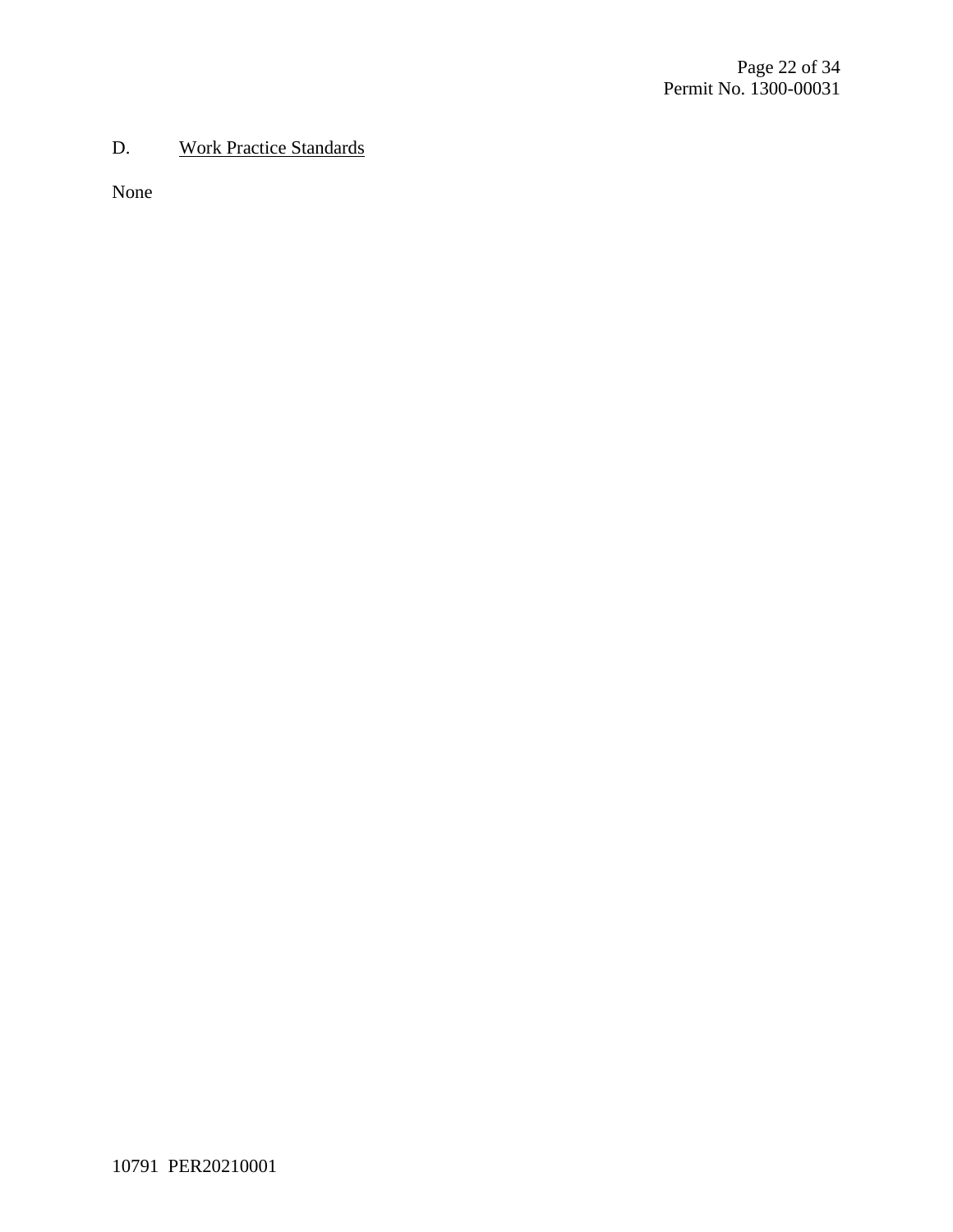#### SECTION 4. COMPLIANCE SCHEDULE

- 4.1 Unless otherwise specified herein, the permittee shall be in compliance with all requirements contained herein upon issuance of this permit.
- 4.2 Except as otherwise specified herein, the permittee shall submit to the Permit Board and to the Administrator of EPA Region IV a certification of compliance with permit terms and conditions, including emission limitations, standards, or work practices, by January 31 for the preceding calendar year. Each compliance certification shall include the following:
	- (a) the identification of each term or condition of the permit that is the basis of the certification;
	- (b) the compliance status;
	- (c) whether compliance was continuous or intermittent;
	- (d) the method(s) used for determining the compliance status of the source, currently and over the applicable reporting period;
	- (e) such other facts as may be specified as pertinent in specific conditions elsewhere in this permit.
	- (Ref.: 11 Miss. Admin. Code Pt. 2, R. 6.3.C(5)(a), (c), & (d).)
- 4.3 The permittee shall submit progress reports consistent with an applicable schedule of compliance and 11 Miss. Admin. Code Pt. 2, R. 6.2.C(8). semiannually, or at such other frequency as is specified in an applicable requirement or by the Permit Board. Such progress reports shall contain the following:
	- (a) dates for achieving the activities, milestone(s), or compliance required in the schedule of compliance, and dates when such activities, milestone(s) or compliance were achieved; and
	- (b) an explanation of why any dates in the schedule of compliance were not or will not be met, and any preventive or corrective measures adopted.

(Ref.: 11 Miss. Admin. Code Pt. 2, R. 6.2.C(8).)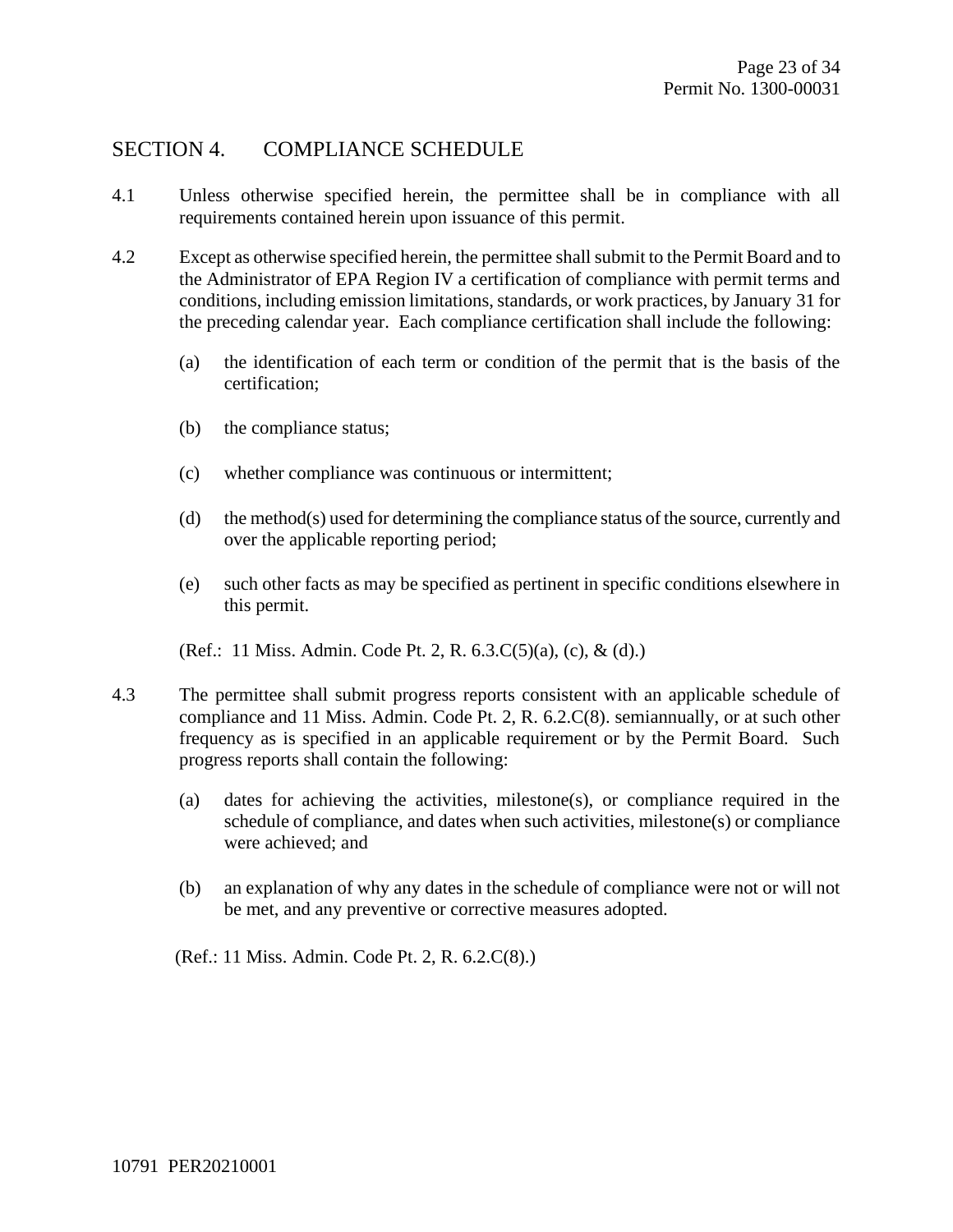#### SECTION 5. MONITORING, RECORDKEEPING & REPORTING REQUIREMENTS

- A. General Monitoring, Recordkeeping and Reporting Requirements
- 5.A.1 The permittee shall install, maintain, and operate equipment and/or institute procedures as necessary to perform the monitoring and recordkeeping specified below.

(Ref.: 11 Miss. Admin. Code Pt. 2, R. 6.3.A(3).)

- 5.A.2 In addition to the recordkeeping specified below, the permittee shall include with all records of required monitoring information the following:
	- (a) the date, place as defined in the permit, and time of sampling or measurements;
	- (b) the date(s) analyses were performed;
	- (c) the company or entity that performed the analyses;
	- (d) the analytical techniques or methods used;
	- (e) the results of such analyses; and
	- (f) the operating conditions existing at the time of sampling or measurement.

(Ref.: 11 Miss. Admin. Code Pt. 2, R. 6.3.A(3)(b)(1).)

5.A.3 Except where a longer duration is specified in an applicable requirement, the permittee shall retain records of all required monitoring data and support information for a period of at least five (5) years from the date of the monitoring sample, measurement, report, or application. Support information includes all calibration and maintenance records, all original strip-chart recordings for continuous monitoring instrumentation, and copies of all reports required by the permit.

(Ref.: 11 Miss. Admin. Code Pt. 2, R. 6.3.A(3)(b)(2).)

5.A.4 Except as otherwise specified herein, the permittee shall submit reports of any required monitoring by July 31 and January 31 for the preceding six-month period. All instances of deviations from permit requirements must be clearly identified in such reports and all required reports must be certified by a responsible official consistent with 11 Miss. Admin. Code Pt. 2, R. 6.2.E.

(Ref.: 11 Miss. Admin. Code Pt. 2, R. 6.3.A(3)(c)(1).)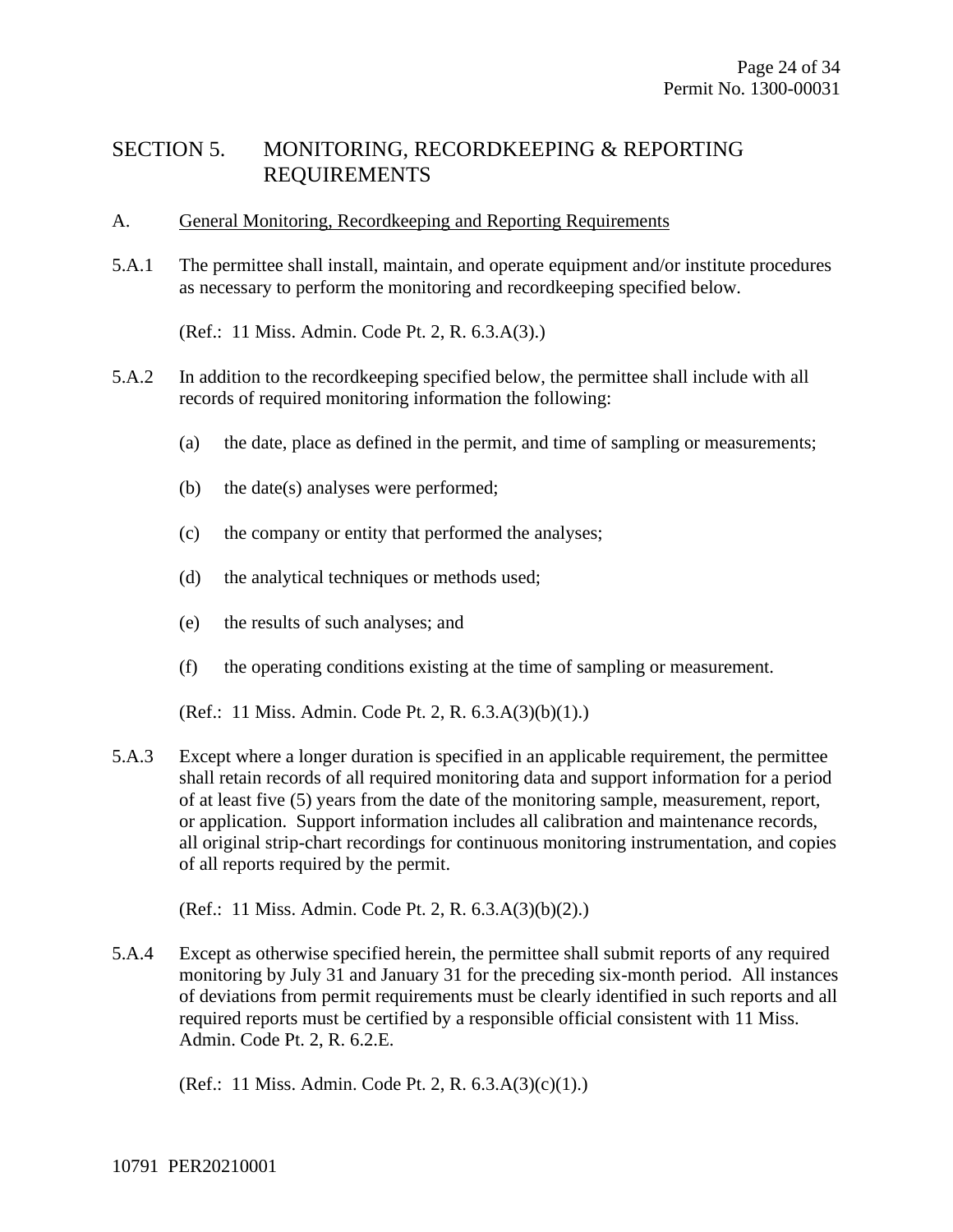5.A.5 Except as otherwise specified herein, the permittee shall report all deviations from permit requirements, including those attributable to upsets, the probable cause of such deviations, and any corrective actions or preventive measures taken. Said report shall be made within five (5) working days of the time the deviation began.

(Ref.: 11 Miss. Admin. Code Pt. 2, R. 6.3.A(3)(c)(2).)

5.A.6 Except as otherwise specified herein, the permittee shall perform emissions sampling and analysis in accordance with EPA Test Methods and with any continuous emission monitoring requirements, if applicable. All test methods shall be those versions or their equivalents approved by the DEQ and the EPA.

(Ref.: 11 Miss. Admin. Code Pt. 2, R. 6.3.A(3).)

5.A.7 The permittee shall maintain records of any alterations, additions, or changes in equipment or operation.

(Ref.: 11 Miss. Admin. Code Pt. 2, R. 6.3.A(3).)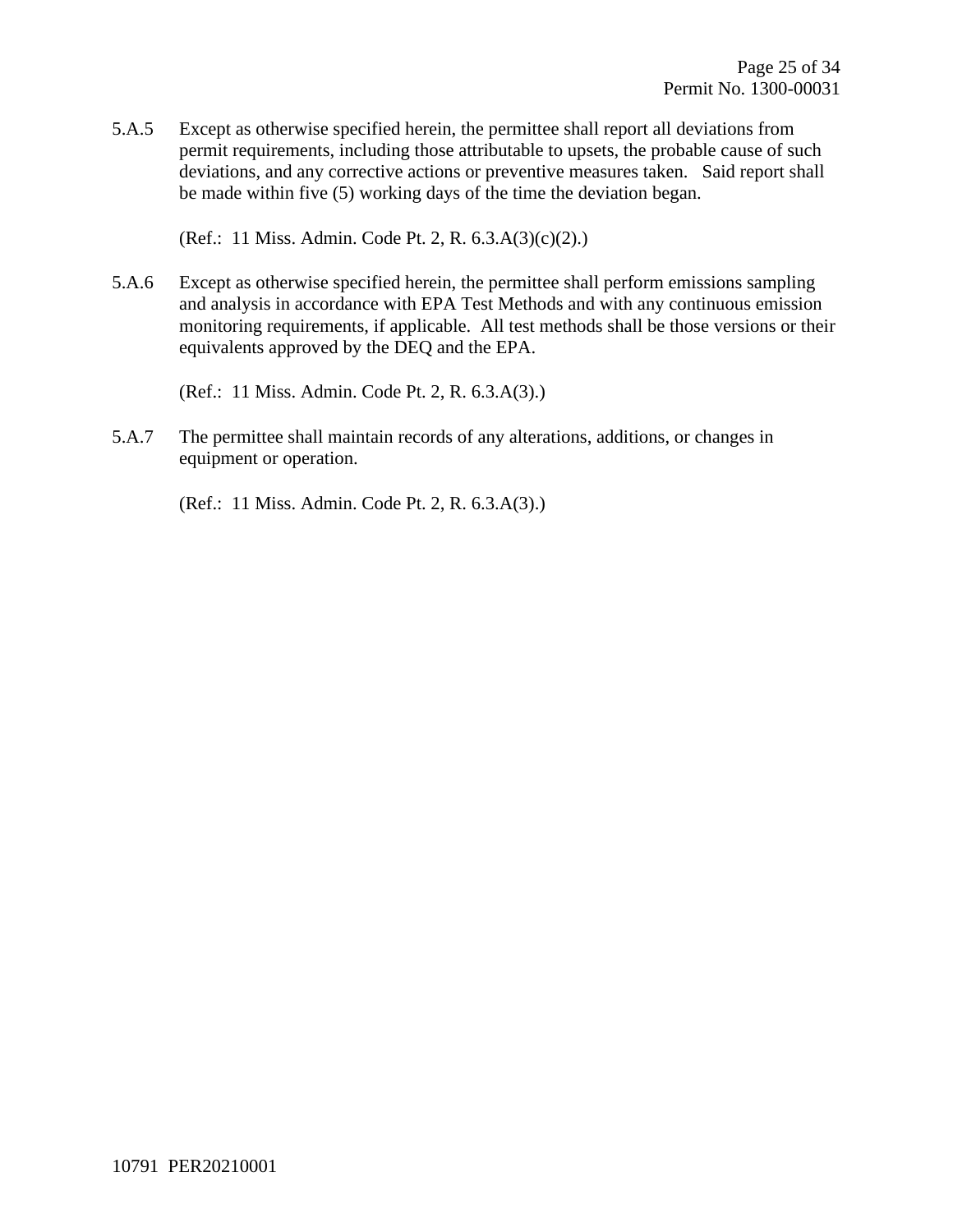| Emission<br>Point(s) | Applicable Requirement                                                                                                             | Condition<br>Number | Pollutant /<br>Parameter<br>Monitored | Monitoring/Recordkeeping<br>Requirement      |
|----------------------|------------------------------------------------------------------------------------------------------------------------------------|---------------------|---------------------------------------|----------------------------------------------|
| $AA-001$<br>and      | 11 Miss. Admin. Code Pt. 2, R.<br>$6.3.A(3)(a)(2)$ and 40 CFR $60.334(h)(3)$ ,<br>Subpart GG                                       | 5.B.1               | Fuel                                  | Monitoring and recordkeeping<br>requirements |
| $AA-002$             | 40 CFR 60.8, Subpart A, 40 CFR 60.335,<br>Subpart GG, and 11 Miss. Admin. Code<br>Pt. 2, R. $6.3.A(3)(a)(2)$                       | 5.B.2               | NO <sub>x</sub>                       | Performance stack testing<br>requirements    |
| $AA-005$             | 11 Miss. Admin. Code Pt. 2, R.<br>$6.3.A(3)(a)(2)$ and 40 CFR 60.4365,<br>Subpart KKKK                                             | 5.B.3               | Fuel                                  | Recordkeeping requirements                   |
|                      | 40 CFR 60.8(a), 40 CFR 60.4340(a),<br>Subpart KKKK, and 11 Miss. Admin.<br>Code Pt. 2, R. $6.3.A(3)(a)(2)$                         | 5.B.4               | NO <sub>x</sub>                       | Performance stack testing<br>requirements    |
| $AA-006$             | 11 Miss. Admin. Code Pt. 2, R.<br>$6.3.A(3)(a)(2)$ ., as established in the Air<br>Construction Permit Issued February 22,<br>2011 | 5.B.5               | Fuel                                  | Monitoring and recordkeeping<br>requirements |
|                      |                                                                                                                                    | 5.B.6               | Operations                            | Monitoring and recordkeeping<br>requirements |
|                      | 40 CFR 60.4243(b)(1), Subpart JJJJ                                                                                                 | 5.B.7               | General<br>Operating<br>Requirement   | Monitoring and recordkeeping<br>requirements |
|                      | 40 CFR 60.4243(e), Subpart JJJJ                                                                                                    | 5.B.8               | General<br>Operating<br>Requirement   | Operating and recordkeeping<br>requirements  |
|                      | 40 CFR 60.4243(f), Subpart JJJJ                                                                                                    | 5.B.9               | General<br>Operating<br>Requirement   | Operating and recordkeeping<br>requirements  |
|                      | 40 CFR 60.4245(a), Subpart JJJJ                                                                                                    | 5.B.10              | General<br>Operating<br>Requirement   | Recordkeeping requirements                   |

#### B. Specific Monitoring and Recordkeeping Requirements

5.B.1 For Emission Points AA-001 and AA-002, the permittee shall assure the quality of natural gas being combusted in the turbines by maintaining on site the gas quality characteristics in a current, valid purchase contract, tariff sheet or transportation contract for the natural gas, specifying that the maximum total sulfur content of the fuel is 20.0 grains/100 scf (equivalent to 338 ppmv) or less. The permittee shall make a copy of the current, valid tariff sheet available upon request by DEQ personnel and maintain this data in accordance with Condition 5.A.3.

(11 Miss. Admin. Code Pt. 2, R. 6.3.A(3)(a)(2) and 40 CFR 60.334(h)(3), Subpart GG)

5.B.2 For Emission Points AA-001 and AA-002, the permittee shall demonstrate compliance with  $NO<sub>x</sub>$  limitations by stack testing in accordance with 40 CFR 60.335, EPA Reference Method 20 or an approved EPA equivalent test method, 40 CFR 60, Appendix A. These tests shall be conducted biennially (not to exceed 26 months from the previous test) while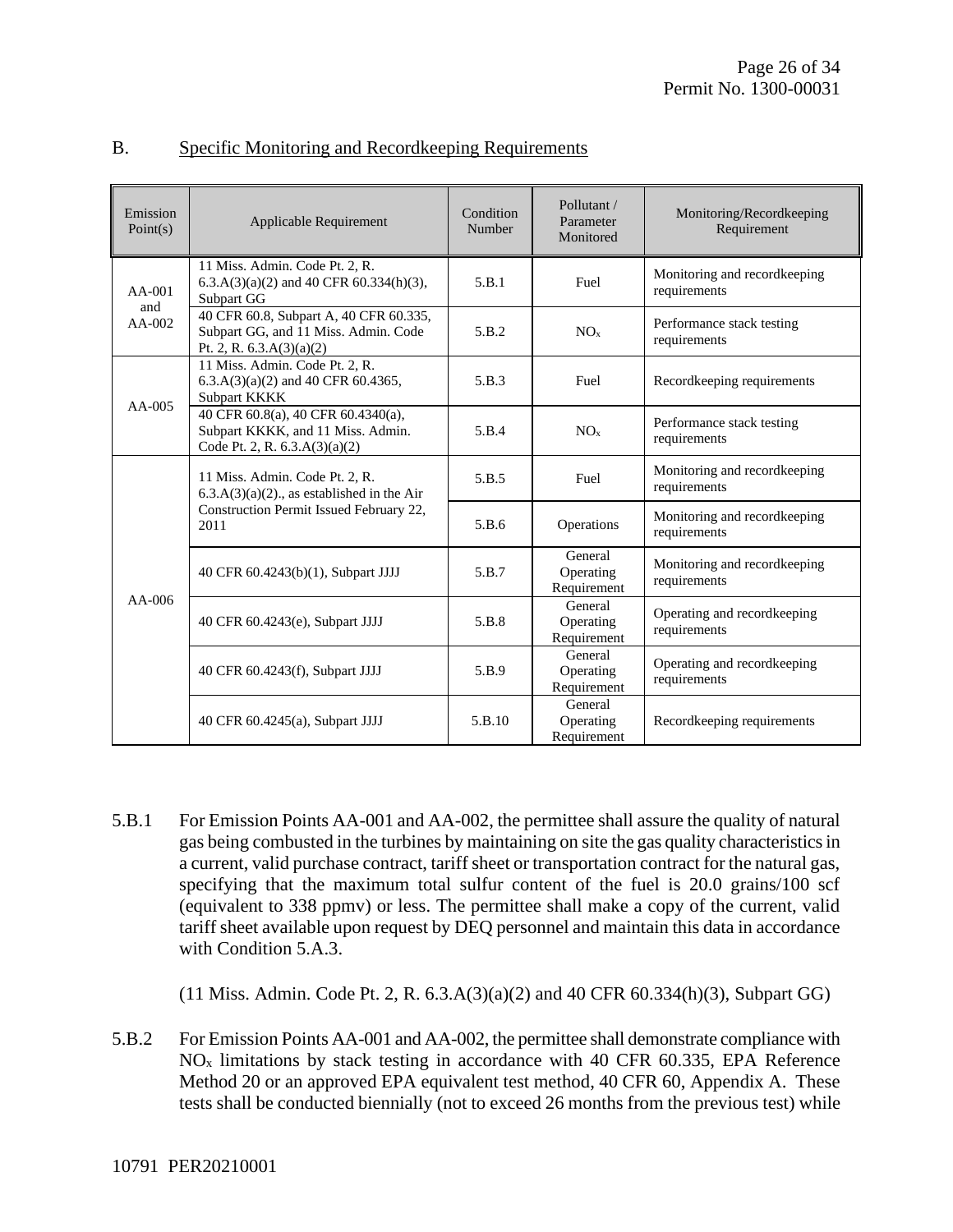the turbine is operating at the load corresponding to the worst-case  $NO<sub>x</sub>$  concentration based on the initial performance testing.

(Ref.: 40 CFR 60.8, Subpart A, 40 CFR 60.335, Subpart GG, and 11 Miss. Admin. Code Pt. 2, R.  $6.3.A(3)(a)(2)$ 

- 5.B.3 For Emission Point AA-005, for the burning of natural gas, as allowed by 40 CFR 60.4365, the permittee shall not be required to monitor the total sulfur content of gaseous fuel combusted in the turbine if the fuel is demonstrated not to exceed potential sulfur emissions of 0.060 lb  $SO_2/MM$ Btu (26 ng  $SO_2/J$ ) heat input. The permittee shall use the following source of information to make the required demonstration:
	- (a) The fuel quality characteristics in a current, valid purchase contract, tariff sheet or contract for the gaseous fuel, specifying that the maximum total sulfur content of the fuel is 20.0 grains/100 scf or less.
	- (b) Representative fuel sampling data which shows that the sulfur content of the fuel does not exceed 0.060 lb SO<sub>2</sub>/MMBtu heat input. At a minimum, the amount of fuel sampling data specified in Section 2.3.1.4 or Section 2.3.2.4 of Appendix D to 40 CFR Part 75 of this Chapter is required.

(Ref: 11 Miss. Admin. Code Pt. 2, R. 6.3.A(3)(a)(2) and 40 CFR 60.4365, Subpart KKKK)

5.B.4 For Emission Point AA-005, the permittee shall demonstrate compliance with  $NO<sub>x</sub>$ limitation in Condition 3.B.9 by stack testing in accordance with 40 CFR 60.4400. These tests shall be conducted annually. If the  $NO<sub>x</sub>$  emission results from the performance testing is less than or equal to 75 percent of the  $NO<sub>x</sub>$  emission limit, the frequency of the performance test may be reduced biennially (no more than twenty six (26) calendar months following the previous performance test). If the results of any subsequent performance test exceed 75 percent of the  $NO<sub>x</sub>$  emission limit, annual performance testing must resume.

(Ref. 40 CFR 60.8(a), Subpart A, and 40 CFR 60.4340(a), Subpart KKKK)

5.B.5 For Emission Point AA-006, the permittee shall monitor fuel usage including the type and quantity of fuel used.

(Ref.: 11 Miss. Admin. Code Pt. 2, R.  $6.3 \text{A}(3)(a)(2)$ ., as established in the Air Construction Permit Issued February 22, 2011)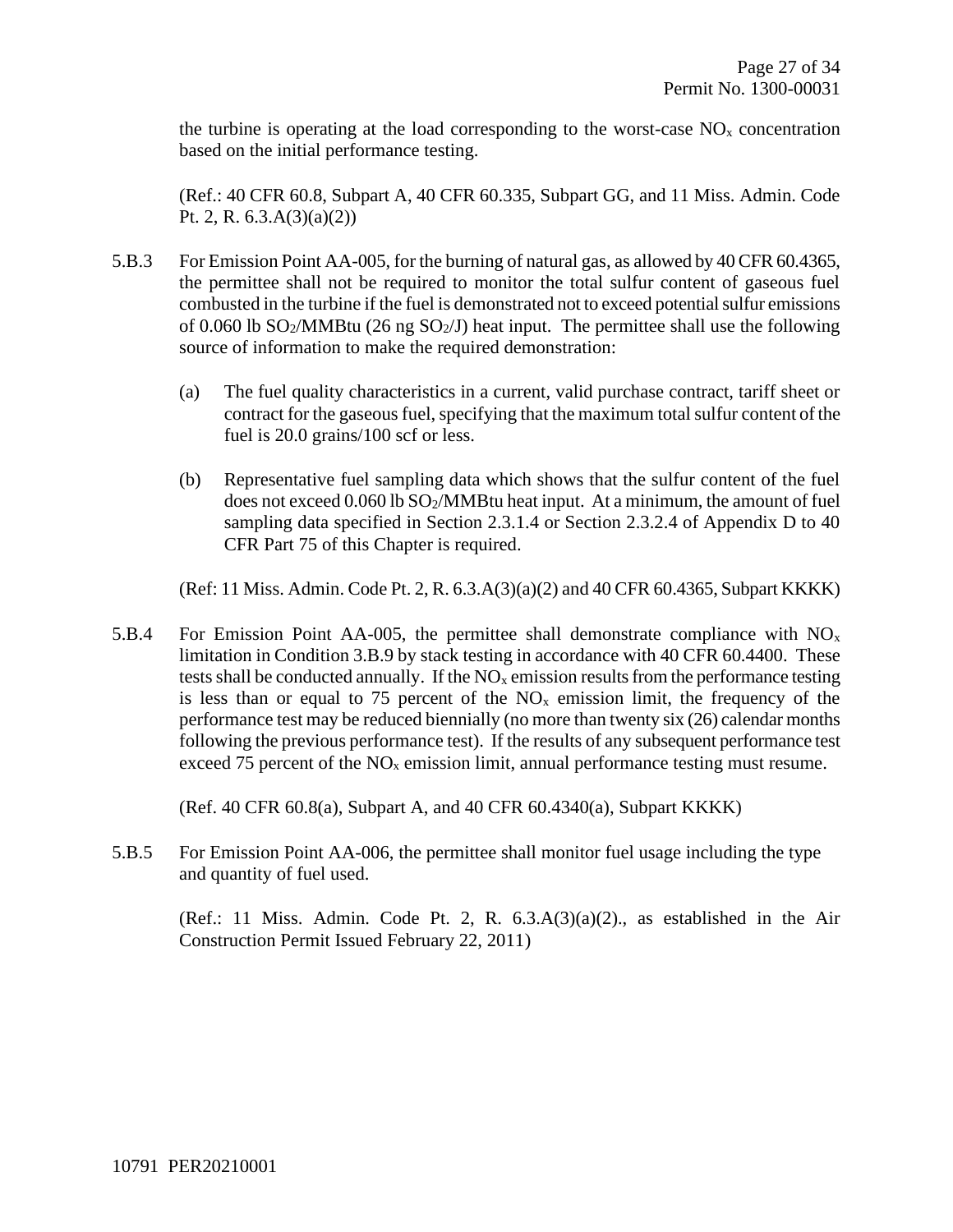5.B.6 For Emission Point AA-006, the permittee shall maintain monthly records of the hours of non-emergency and emergency operation. These records shall include a detailed explanation of why the engine was in operation in order to verify that the engine is being operated according to the requirements of Condition 3.B.17.

(Ref.: 11 Miss. Admin. Code Pt. 2, R.  $6.3 \text{A}(3)(a)(2)$ ., as established in the Air Construction Permit Issued February 22, 2011)

- 5.B.7 For Emission Point AA-006, the permittee shall demonstrate compliance with the emission standards specified in Condition 3.B.14 by purchasing an engine certified according to procedures specified in 40 CFR 60, Subpart JJJJ, for the same model year and demonstrating compliance according to one of the following methods:
	- (a) If the engine and control device is operated and maintained according to the manufacturer's emission-related written instructions, records must be kept of conducted maintenance to demonstrate compliance, but no performance testing is required. The applicable requirements as specified in 40 CFR part 1068, subparts A through D, must also be met. If engine settings are adjusted according to and consistent with the manufacturer's instructions, the engine will not be considered out of compliance; or
	- (b) If the engine and control device is not operated and maintained according to the manufacturer's emission-related written instructions, the engine will be considered a non-certified engine, and a maintenance plan and records of conducted maintenance must be kept. The permittee must, to the extent practicable, maintain and operate the engine in a manner consistent with good air pollution control practice for minimizing emissions. In addition, an initial performance test must be conducted within 1 year of engine startup to demonstrate compliance.

(Ref.: 40 CFR 60.4243(b)(1), Subpart JJJJ)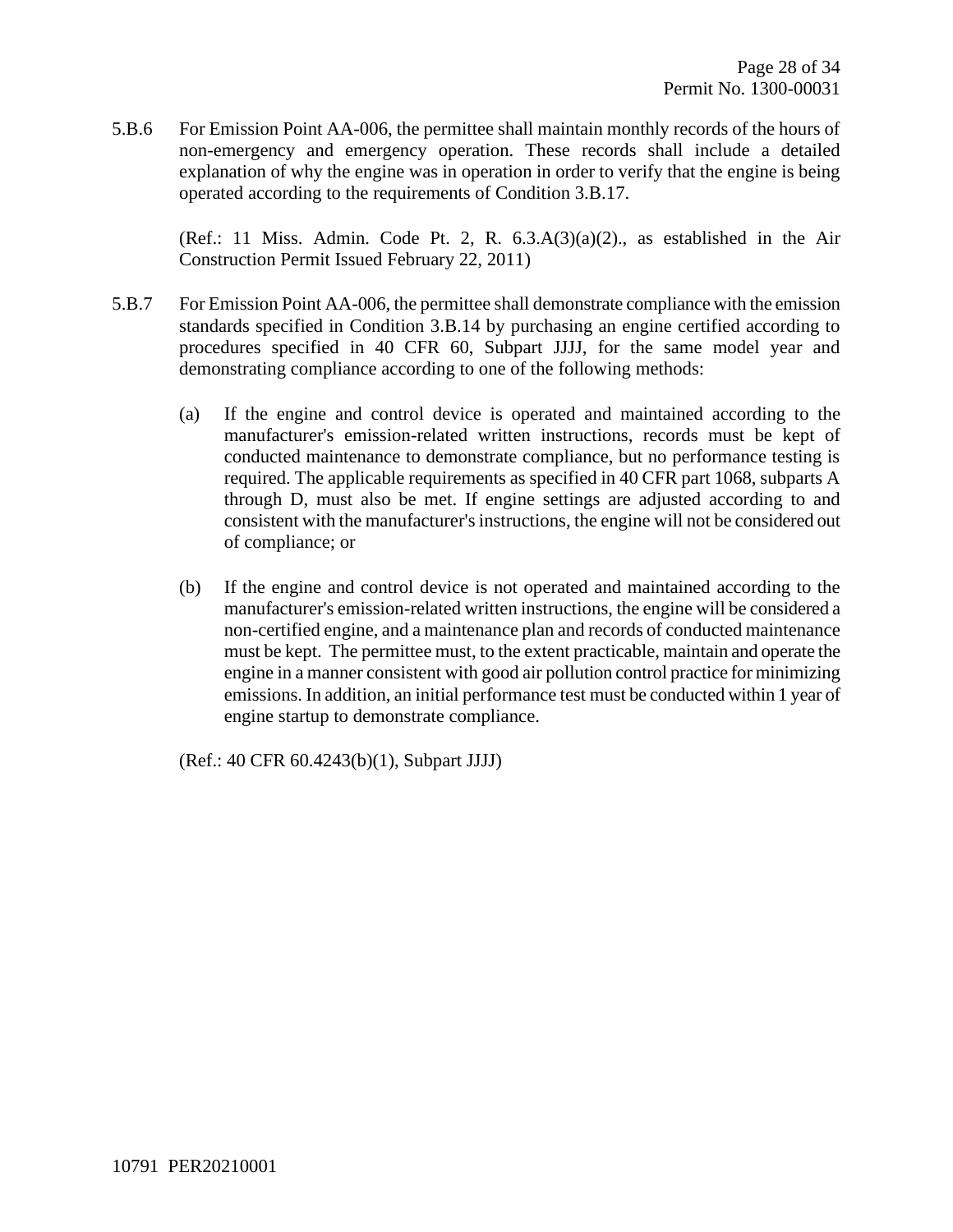5.B.8 For Emission Point AA-006, the permittee may operate the engine using propane for a maximum of 100 hours per year as an alternative fuel solely during emergency operations, but records of such use must be kept. If propane is used for more than 100 hours per year in an engine that is not certified to the emission standards when using propane, the permittee must conduct a performance test to demonstrate compliance with the emission standards of Condition 3.B.14.

(Ref.: 40 CFR 60.4243(e), Subpart JJJJ)

5.B.9 For Emission Point AA-006, if the permittee does not operate and maintain the engine according to the manufacturer's written emission-related instructions, an initial performance test must be conducted as described in Condition 5.B.7(b) and 40 CFR 60.4243. Subsequent performance testing is not required unless the engine is rebuilt or undergoes major repair or maintenance. A rebuilt stationary SI ICE as defined in 60.4243(f) ).

(Ref.: 40 CFR 60.4243(f), Subpart JJJJ)

- 5.B.10 For Emission Point AA-006, the permittee must keep the following records:
	- (a) All notifications submitted to comply with 40 CFR 60, Subpart JJJJ and all documentation supporting any notification;
	- (b) Maintenance conducted on the engine;
	- (c) Documentation from the manufacturer that the engine is certified to meet the emission standards and information as required in 40 CFR parts 90, 1048, 1054, and 1060, as applicable; and
	- (d) Documentation that the engine meets the emission standards if the engine is not operated and maintained according to the manufacturer's written specifications.

(Ref.: 40 CFR 60.4245(a), Subpart JJJJ)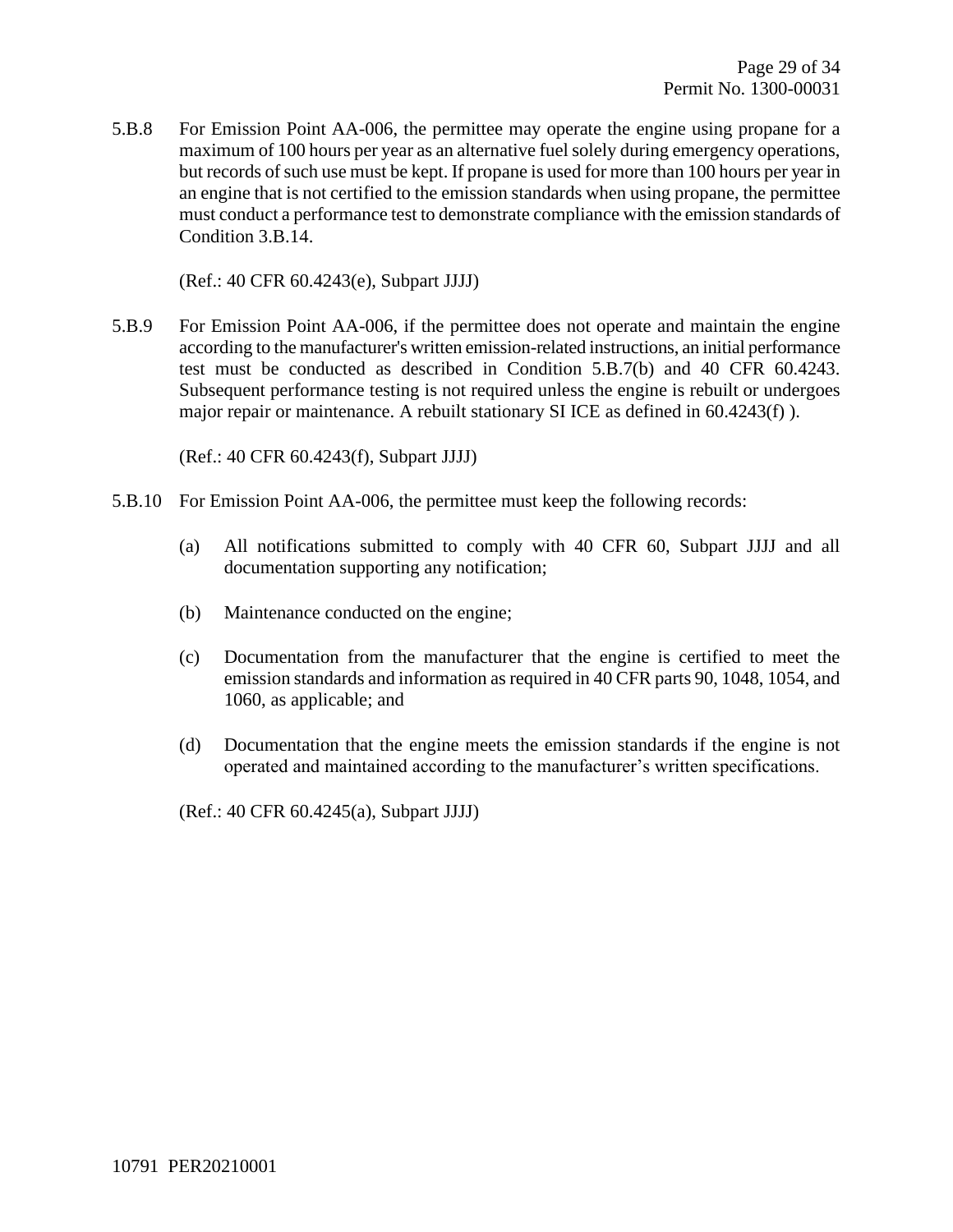| Emission<br>Point(s)                        | Applicable Requirement                           | Condition<br>Number | Pollutant/Parameter<br>Monitored | <b>Reporting Requirement</b>                   |
|---------------------------------------------|--------------------------------------------------|---------------------|----------------------------------|------------------------------------------------|
|                                             | 11 Miss. Admin. Code Pt. 2, R.<br>6.3.A(3)(a)(2) | 5.C.1               | <b>Fuel Content</b>              | Submit semiannual reports                      |
| $AA-001$ ,<br>$AA-002$ ,<br>and<br>$AA-005$ | 11 Miss. Admin. Code Pt. 2, R.<br>6.3.A(3)(a)(2) | 5.C.2               | NO <sub>x</sub>                  | Submit stack test protocol and<br>notification |
|                                             | 11 Miss. Admin. Code Pt. 2, R.<br>6.3.A(3)(a)(2) | 5.C.3               | NO <sub>x</sub>                  | Submit stack test results                      |
| $AA-006$                                    | 11 Miss. Admin. Code Pt. 2, R.<br>6.3.A(3)(a)(2) | 5.C.4               | <b>Operations</b>                | Submit semiannual reports                      |

#### C. Specific Reporting Requirements

5.C.1 For Emission Points AA-001, AA-002, and AA-005, the permittee shall submit a copy of the Gas Quality Section of the current valid purchase contract, tariff sheet or transportation contract for natural gas combusted in the turbines by January  $31<sup>st</sup>$  each year.

(Ref.: 11 Miss. Admin. Code Pt. 2, R. 6.3.A(3)(a)(2))

5.C.2 For Emission Points AA-001, AA-002, and AA-005, the permittee shall submit a written test protocol at least thirty (30) days prior to the intended test date(s) to ensure that all test methods and procedures are acceptable to DEQ. Also, the permittee shall notify the DEQ in writing a least ten (10) days prior to the intended test date(s) so that an observer may be afforded the opportunity to witness the test.

(Ref.: 11 Miss. Admin. Code Pt. 2, R. 6.3.A(3)(a)(2))

5.C.3 For Emission Points AA-001, AA-002, and AA-005, the permittee must submit the results of each performance test required in Conditions 5.B.2 and 5.B.4, respectively, within 60 days after the test has been completed.

(Ref.: 11 Miss. Admin. Code Pt. 2, R. 6.3.A(3)(a)(2))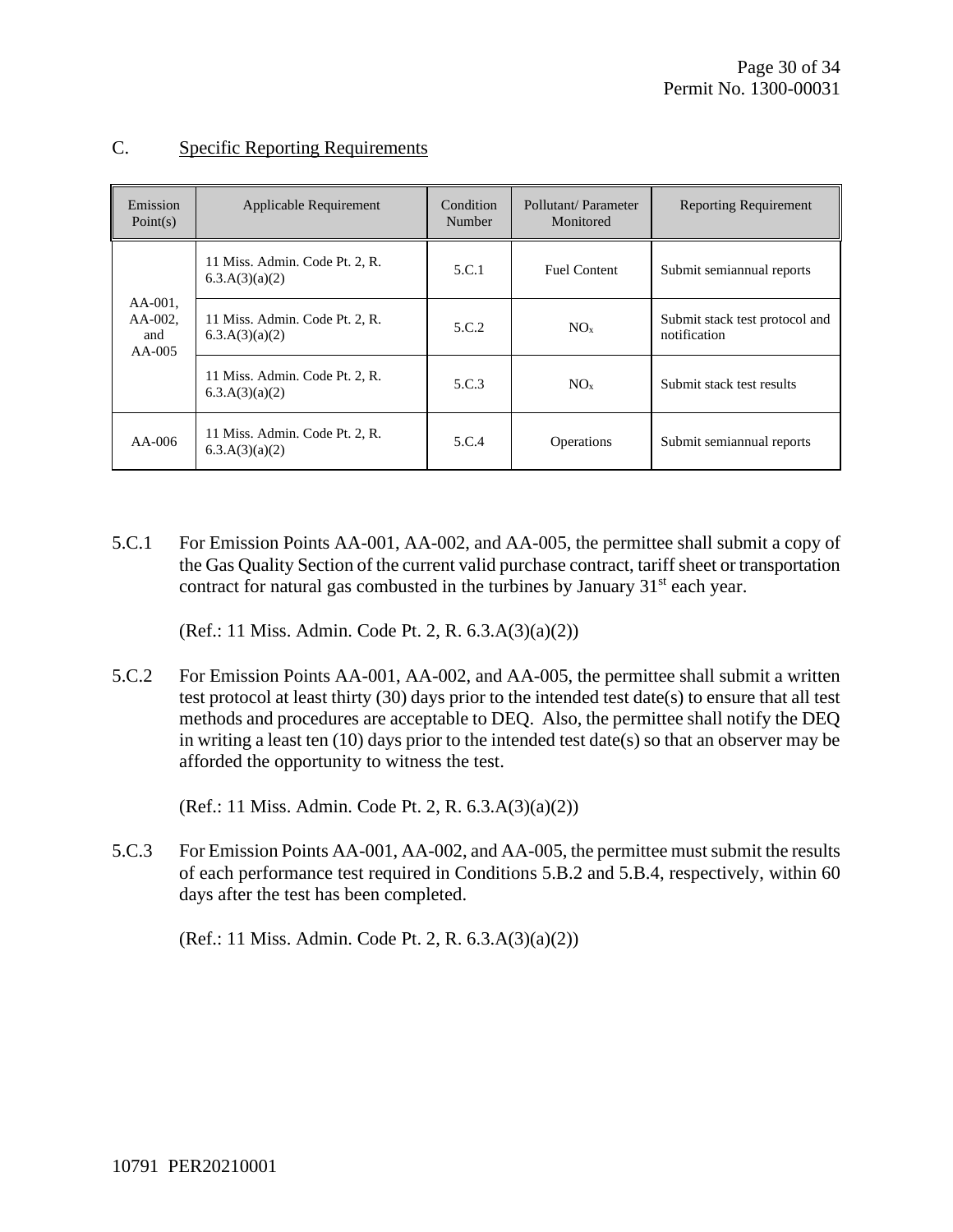5.C.4 For Emission Point AA-006, the permittee shall submit the fuel monitoring records and records of the operation of the engine in emergency and non-emergency service that are recorded through the non-resettable hour meter. This report must contain at a minimum the records required by Conditions 5.B.5 and 5.B.6.

(Ref.: 11 Miss. Admin. Code Pt. 2, R. 6.3.A(3)(a)(2))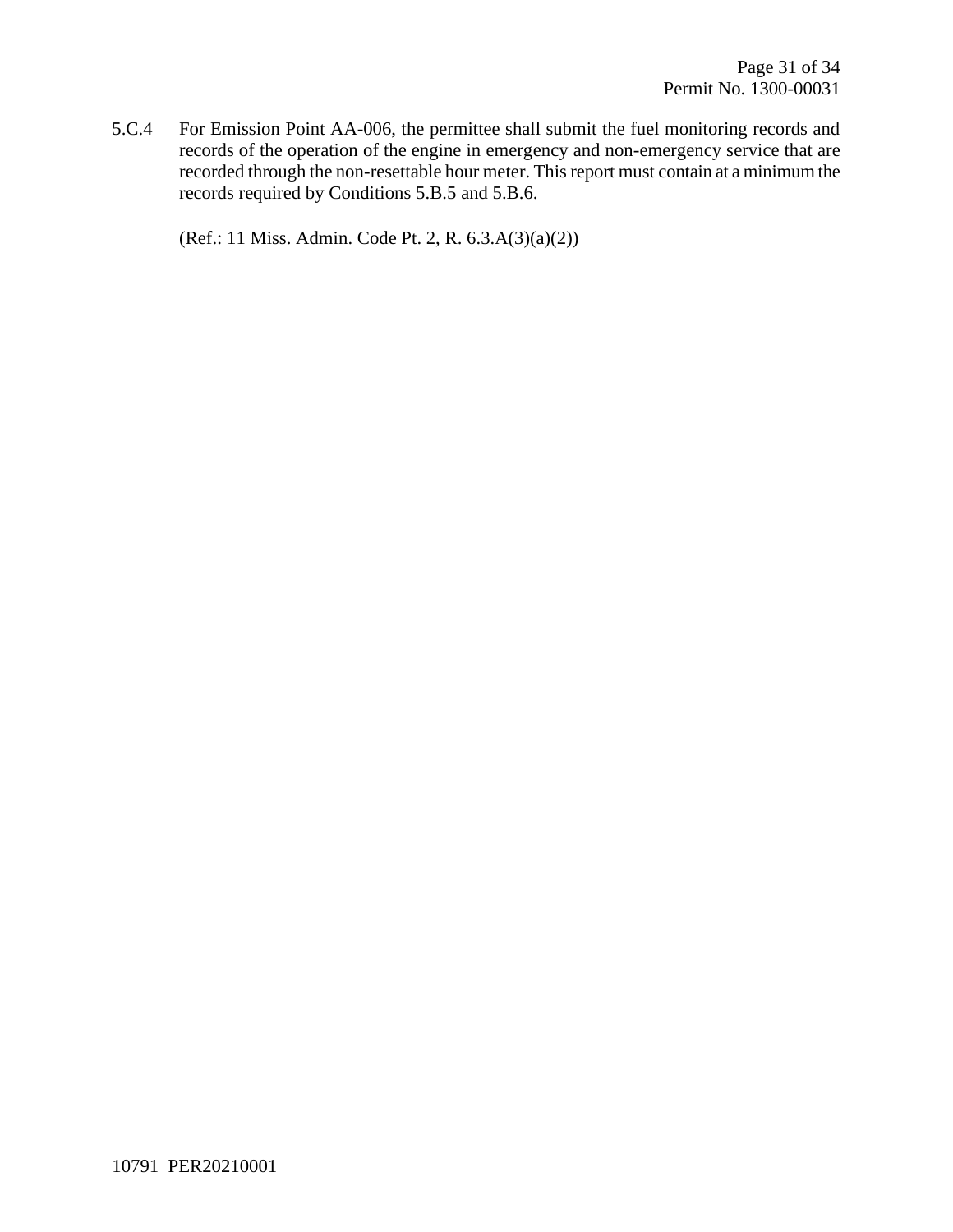### SECTION 6. ALTERNATIVE OPERATING SCENARIOS

6.1 None permitted.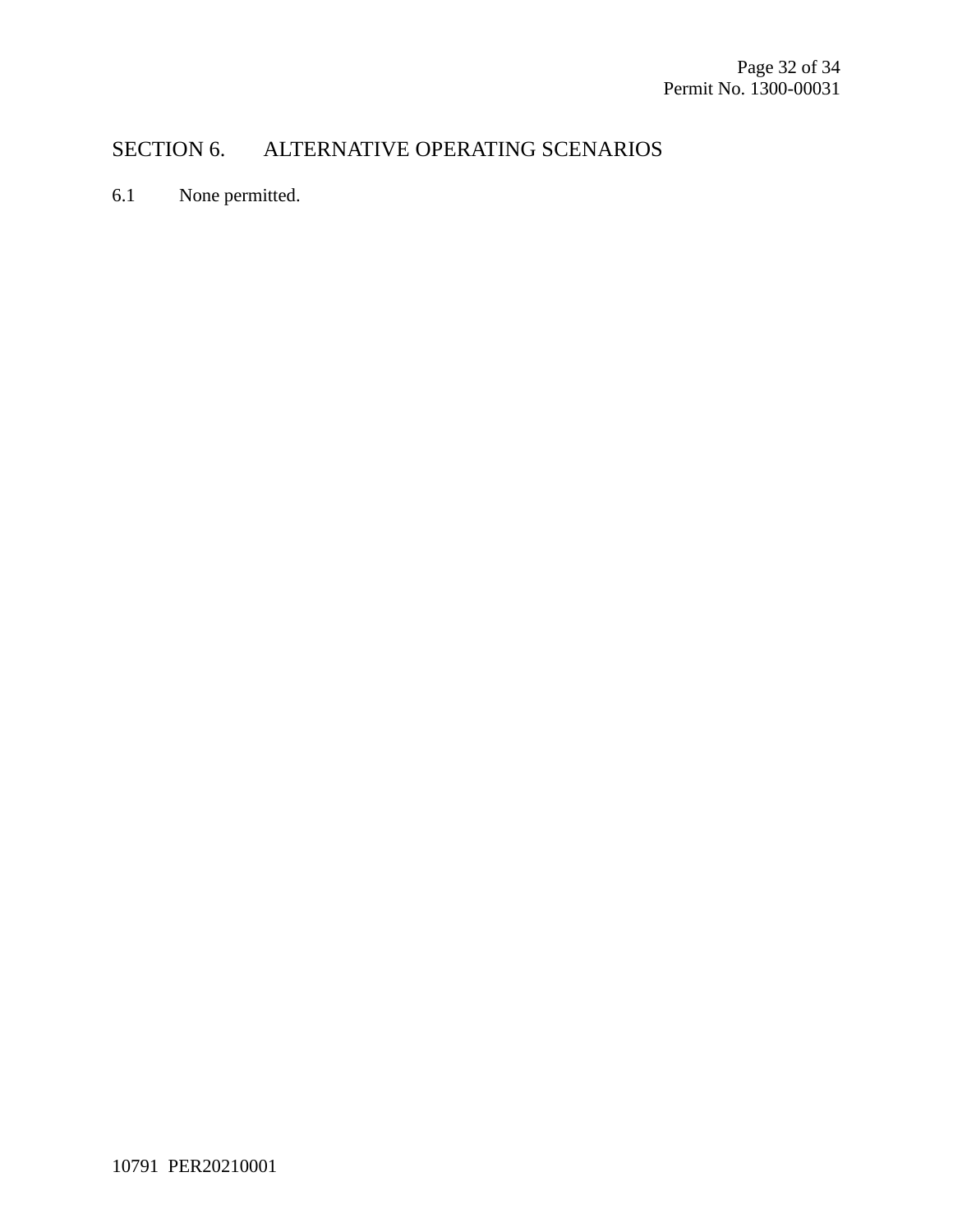#### SECTION 7. TITLE VI REQUIREMENTS

The following are applicable or potentially applicable requirements originating from Title VI of the Clean Air Act – Stratospheric Ozone Protection. The full text of the referenced regulations may be found on-line at **<http://www.ecfr.gov/>** under Title 40, or DEQ shall provide a copy upon request from the permittee.

- 7.1 If the permittee produces, transforms, destroys, imports or exports a controlled substance or imports or exports a controlled product, the permittee shall comply with the applicable requirements of 40 CFR Part 82, Subpart A – Production and Consumption Controls.
- 7.2 If the permittee performs service on a motor vehicle for consideration when this service involves the refrigerant in the motor vehicle air conditioner (MVAC), the permittee shall comply with the applicable requirements of 40 CFR Part 82, Subpart B – Servicing of Motor Vehicle Air Conditioners.
- 7.3 The permittee shall comply with the applicable requirements of 40 CFR Part 82, Subpart E – The Labeling of Products Using Ozone-Depleting Substances, for the following containers and products:
	- (a) All containers in which a class I or class II substance is stored or transported;
	- (b) All products containing a class I substance; and
	- (c) All products directly manufactured with a process that uses a class I substance, unless otherwise exempted by this subpart or, unless EPA determines for a particular product that there are no substitute products or manufacturing processes for such product that do not rely on the use of a class I substance, that reduce overall risk to human health and the environment, and that are currently or potentially available. If the EPA makes such a determination for a particular product, then the requirements of this subpart are effective for such product no later than January 1, 2015.
- 7.4 If the permittee performs any of the following activities, the permittee shall comply with the applicable requirements of 40 CFR Part 82, Subpart  $F -$  Recycling and Emissions Reduction:
	- (a) Servicing, maintaining, or repairing appliances;
	- (b) Disposing of appliances, including small appliances and motor vehicle air conditioners; or
	- (c) Refrigerant reclaimers, technician certifying programs, appliance owners and operators, manufacturers of appliances, manufacturers of recycling and recovery equipment, approved recycling and recovery equipment testing organizations, as well as persons selling, offering for sale, and/or purchasing class I, class II, or non-exempt substitute refrigerants.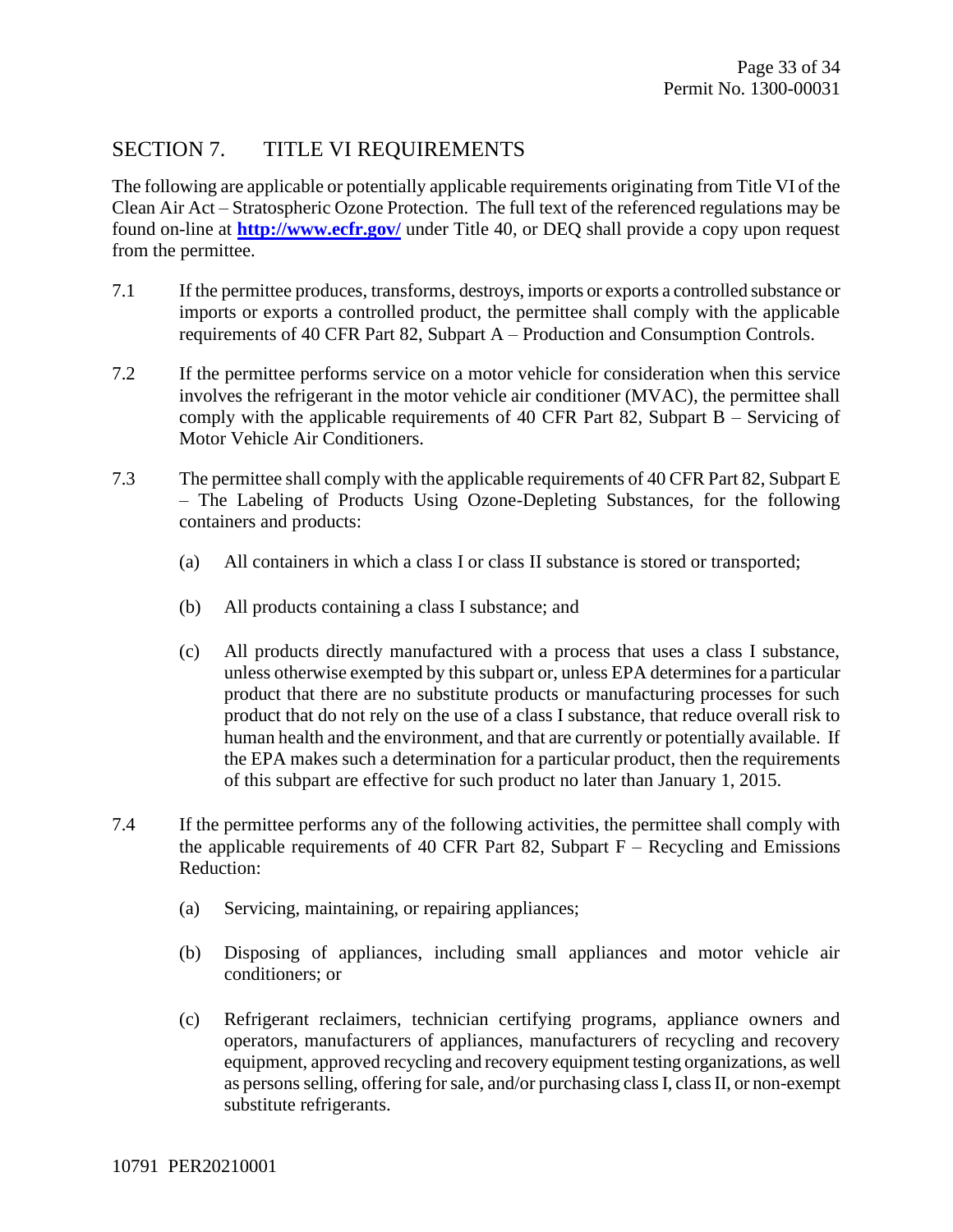- 7.5 The permittee shall be allowed to switch from any ozone-depleting substance to any acceptable alternative that is listed in the Significant New Alternatives Policy (SNAP) program promulgated pursuant to 40 CFR Part 82, Subpart G – Significant New Alternatives Policy Program. The permittee shall also comply with any use conditions for the acceptable alternative substance.
- <span id="page-33-0"></span>7.6 If the permittee performs any of the following activities, the permittee shall comply with the applicable requirements of 40 CFR Part 82, Subpart H – Halon Emissions Reduction:
	- (a) Any person testing, servicing, maintaining, repairing, or disposing of equipment that contains halons or using such equipment during technician training;
	- (b) Any person disposing of halons;
	- (c) Manufacturers of halon blends; or
	- (d) Organizations that employ technicians who service halon-containing equipment.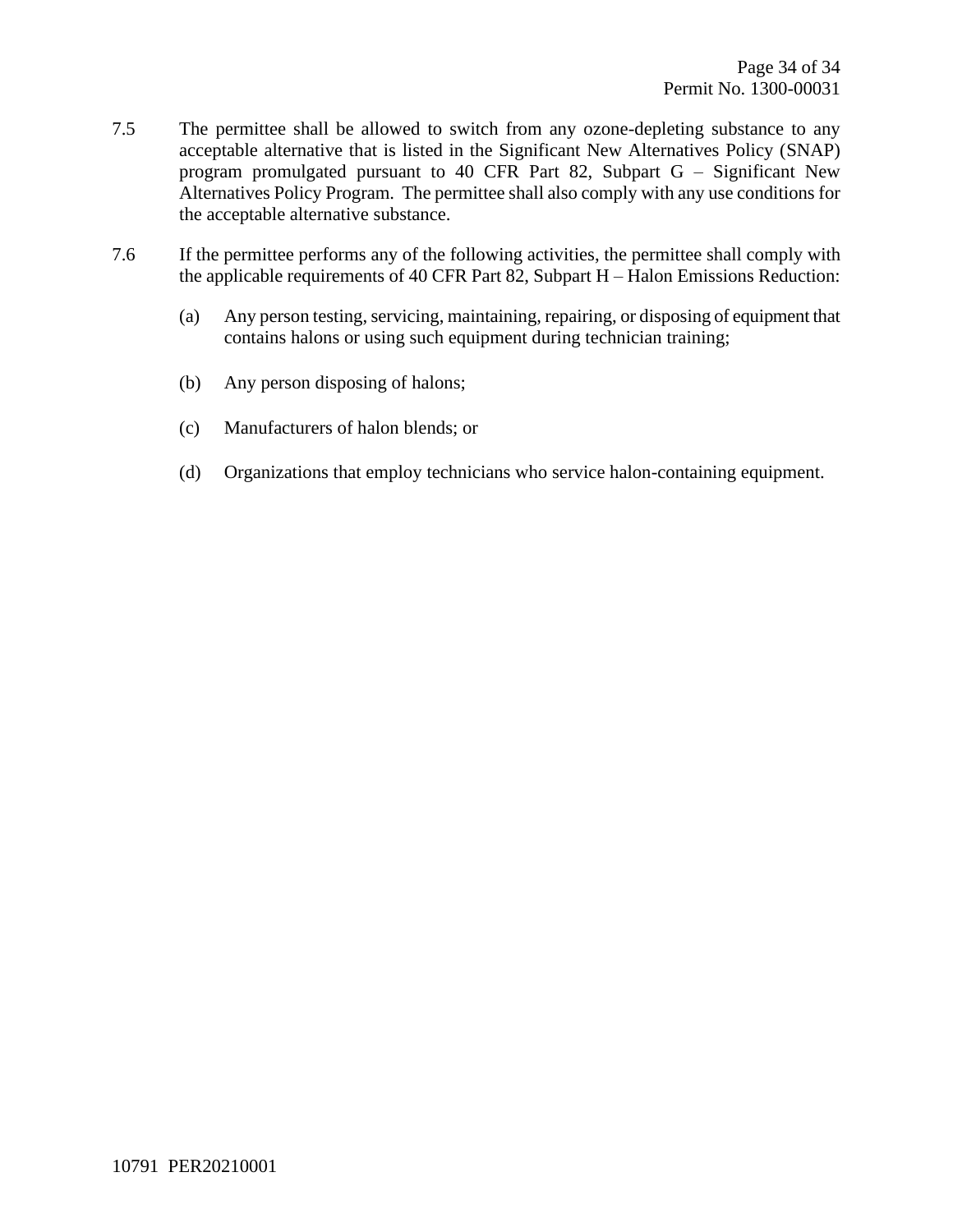## **APPENDIX A**

## **List of Abbreviations Used In this Permit**

| 11 Miss. Admin. Code Pt. 2, Ch. 1. | Air Emission Regulations for the Prevention, Abatement, and<br><b>Control of Air Contaminants</b>      |
|------------------------------------|--------------------------------------------------------------------------------------------------------|
| 11 Miss. Admin. Code Pt. 2, Ch. 2. | Permit Regulations for the Construction and/or Operation of Air<br><b>Emissions Equipment</b>          |
| 11 Miss. Admin. Code Pt. 2, Ch. 3. | Regulations for the Prevention of Air Pollution Emergency Episodes                                     |
| 11 Miss. Admin. Code Pt. 2, Ch. 4. | <b>Ambient Air Quality Standards</b>                                                                   |
| 11 Miss. Admin. Code Pt. 2, Ch. 5. | Regulations for the Prevention of Significant Deterioration of Air<br>Quality                          |
| 11 Miss. Admin. Code Pt. 2, Ch. 6. | Air Emissions Operating Permit Regulations for the Purposes of<br>Title V of the Federal Clean Air Act |
| 11 Miss. Admin. Code Pt. 2, Ch. 7. | Acid Rain Program Permit Regulations for Purposes of Title IV of<br>the Federal Clean Air Act          |
| <b>BACT</b>                        | <b>Best Available Control Technology</b>                                                               |
| <b>CEM</b>                         | <b>Continuous Emission Monitor</b>                                                                     |
| <b>CEMS</b>                        | <b>Continuous Emission Monitoring System</b>                                                           |
| <b>CFR</b>                         | Code of Federal Regulations                                                                            |
| $\rm CO$                           | Carbon Monoxide                                                                                        |
| <b>COM</b>                         | <b>Continuous Opacity Monitor</b>                                                                      |
| <b>COMS</b>                        | <b>Continuous Opacity Monitoring System</b>                                                            |
| <b>DEQ</b>                         | Mississippi Department of Environmental Quality                                                        |
| <b>EPA</b>                         | United States Environmental Protection Agency                                                          |
| gr/dscf                            | Grains Per Dry Standard Cubic Foot                                                                     |
| HP                                 | Horsepower                                                                                             |
| <b>HAP</b>                         | Hazardous Air Pollutant                                                                                |
| lb/hr                              | Pounds per Hour                                                                                        |
| M or K                             | Thousand                                                                                               |
| <b>MACT</b>                        | Maximum Achievable Control Technology                                                                  |
| MM                                 | Million                                                                                                |
| <b>MMBTUH</b>                      | Million British Thermal Units per Hour                                                                 |
| NA                                 | Not Applicable                                                                                         |
| <b>NAAQS</b>                       | National Ambient Air Quality Standards                                                                 |
| <b>NESHAP</b>                      | National Emissions Standards for Hazardous Air Pollutants, 40                                          |
|                                    | CFR 61 or National Emission Standards for Hazardous Air                                                |
|                                    | Pollutants for Source Categories, 40 CFR 63                                                            |
| <b>NMVOC</b>                       | Non-Methane Volatile Organic Compounds                                                                 |
| NO <sub>x</sub>                    | Nitrogen Oxides                                                                                        |
| <b>NSPS</b>                        | New Source Performance Standards, 40 CFR 60                                                            |
| O&M                                | <b>Operation and Maintenance</b>                                                                       |
| PM                                 | <b>Particulate Matter</b>                                                                              |
| $PM_{10}$                          | Particulate Matter less than 10 µm in diameter                                                         |
| ppm                                | Parts per Million                                                                                      |
| <b>PSD</b>                         | Prevention of Significant Deterioration, 40 CFR 52                                                     |
| <b>SIP</b>                         | <b>State Implementation Plan</b>                                                                       |
| SO <sub>2</sub>                    | <b>Sulfur Dioxide</b>                                                                                  |
| <b>TPY</b>                         | Tons per Year                                                                                          |
| <b>TRS</b>                         | <b>Total Reduced Sulfur</b>                                                                            |
| <b>VEE</b>                         | <b>Visible Emissions Evaluation</b>                                                                    |
| <b>VHAP</b>                        | Volatile Hazardous Air Pollutant                                                                       |
| <b>VOC</b>                         | Volatile Organic Compound                                                                              |